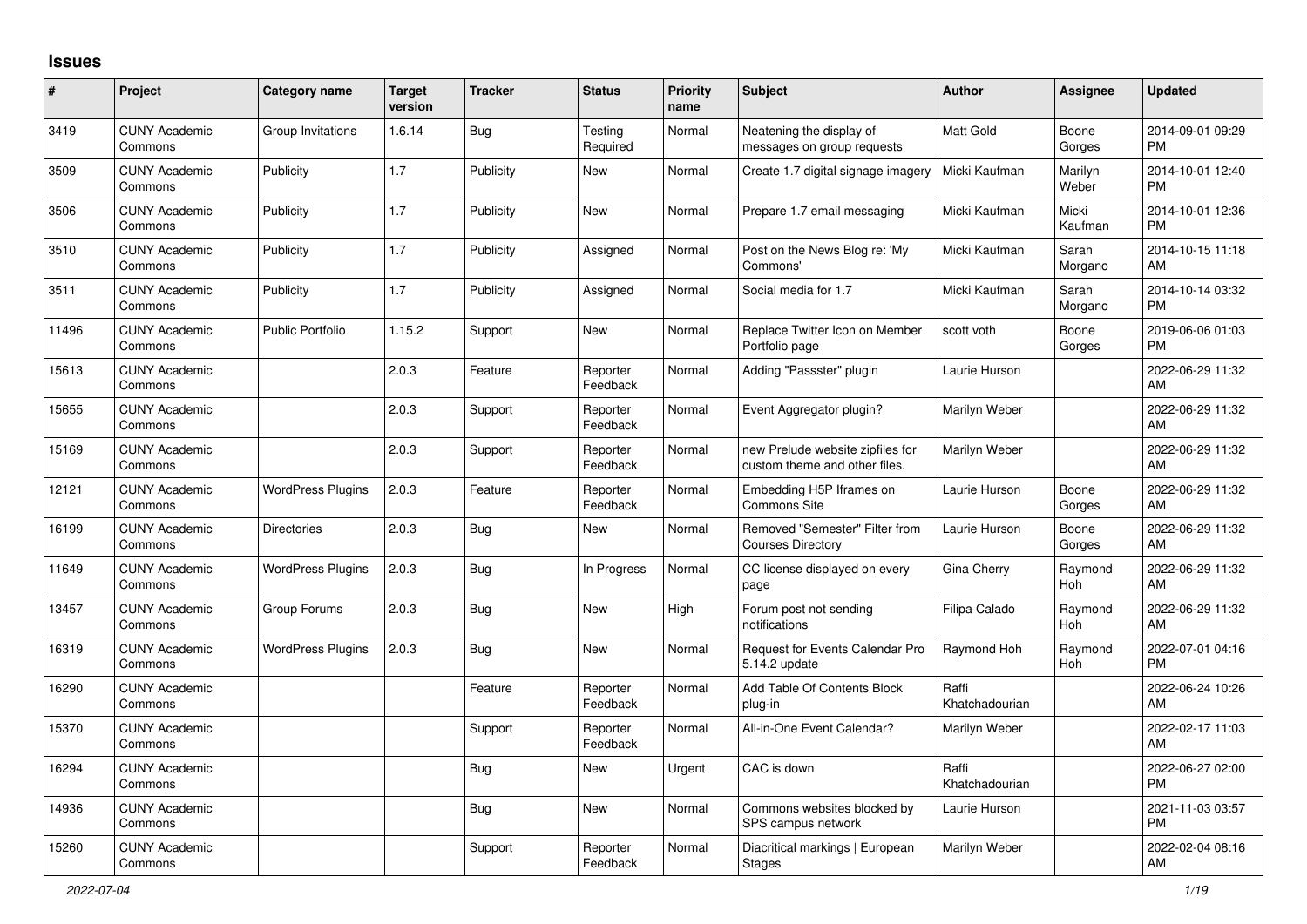| #     | Project                         | <b>Category name</b>     | <b>Target</b><br>version | <b>Tracker</b> | <b>Status</b>        | Priority<br>name | <b>Subject</b>                                                                             | <b>Author</b>           | Assignee          | <b>Updated</b>                |
|-------|---------------------------------|--------------------------|--------------------------|----------------|----------------------|------------------|--------------------------------------------------------------------------------------------|-------------------------|-------------------|-------------------------------|
| 14940 | <b>CUNY Academic</b><br>Commons |                          |                          | Bug            | New                  | Normal           | Discrepancy between Commons<br>profile "sites" and actual # of sites                       | Laurie Hurson           |                   | 2021-11-08 11:09<br>AM        |
| 15565 | <b>CUNY Academic</b><br>Commons |                          |                          | Support        | New                  | Normal           | Events - send updates to an email<br>listserv                                              | Marilyn Weber           |                   | 2022-03-10 01:06<br><b>PM</b> |
| 14792 | <b>CUNY Academic</b><br>Commons |                          |                          | Bug            | New                  | Normal           | Inconsistent email notifications<br>from gravity forms                                     | Raffi<br>Khatchadourian |                   | 2021-10-04 01:50<br><b>PM</b> |
| 16314 | <b>CUNY Academic</b><br>Commons | <b>WordPress Plugins</b> |                          | Feature        | <b>New</b>           | Normal           | Install Multicollab plug-in?                                                               | Raffi<br>Khatchadourian |                   | 2022-06-29 03:44<br><b>PM</b> |
| 15757 | <b>CUNY Academic</b><br>Commons |                          |                          | <b>Bug</b>     | <b>New</b>           | Normal           | Members # do not match                                                                     | Laurie Hurson           |                   | 2022-03-30 04:52<br><b>PM</b> |
| 16255 | <b>CUNY Academic</b><br>Commons | WordPress (misc)         |                          | Bug            | <b>New</b>           | Normal           | Need to define 'MULTISITE'<br>constant in wp-config.php                                    | Raymond Hoh             |                   | 2022-06-19 09:31<br>AM        |
| 15045 | <b>CUNY Academic</b><br>Commons |                          |                          | Support        | <b>New</b>           | Normal           | no result for KCeL in the search<br>box on the commons                                     | Marilyn Weber           |                   | 2021-12-10 11:29<br>AM        |
| 15685 | <b>CUNY Academic</b><br>Commons |                          |                          | Support        | New                  | High             | problem with chrome?                                                                       | Marilyn Weber           |                   | 2022-04-25 03:40<br><b>PM</b> |
| 16099 | <b>CUNY Academic</b><br>Commons |                          |                          | Support        | Reporter<br>Feedback | Normal           | request for Newsletter Glue                                                                | Marilyn Weber           |                   | 2022-05-13 12:14<br><b>PM</b> |
| 16318 | <b>CUNY Academic</b><br>Commons |                          |                          | Bug            | New                  | Normal           | Unable to Access block editor or<br>embed YouTube videos in new<br>pages, in one site only | <b>Syelle Graves</b>    |                   | 2022-07-01 06:53<br><b>PM</b> |
| 14784 | <b>CUNY Academic</b><br>Commons |                          |                          | Support        | Reporter<br>Feedback | Normal           | User report of logo problem when<br>using Customizer theme                                 | Marilyn Weber           |                   | 2021-09-17 10:25<br>AM        |
| 2577  | <b>NYCDH Community</b><br>Site  |                          |                          | Feature        | Assigned             | Low              | Investigate Potential to Add Links<br>to the Forum                                         | Mark Newton             | Alex Gil          | 2013-05-16 09:40<br><b>PM</b> |
| 2576  | <b>NYCDH Community</b><br>Site  |                          |                          | Bug            | Hold                 | Low              | Test Next Button in Javascript<br><b>Tutorial Under Activities</b>                         | Mark Newton             | Alex Gil          | 2013-05-18 02:55<br><b>PM</b> |
| 11968 | JustPublics@365<br>MediaCamp    |                          |                          | Feature        | <b>New</b>           | Normal           | Nanoscience Retractable Display<br>Unit                                                    | Donald Cherry           | Bonnie<br>Eissner | 2021-02-19 08:50<br>AM        |
| 16307 | <b>CUNY Academic</b><br>Commons |                          |                          | Bug            | <b>New</b>           | Normal           | Add brief messaging to<br>accept/decline group membership<br>requests                      | <b>Matt Gold</b>        | Boone<br>Gorges   | 2022-06-27 06:13<br><b>PM</b> |
| 2618  | NYCDH Community<br>Site         |                          |                          | Bug            | Assigned             | Low              | Mark blogs as spam when created<br>by users marked as spam                                 | Matt Gold               | Boone<br>Gorges   | 2013-06-09 11:38<br><b>PM</b> |
| 15767 | <b>CUNY Academic</b><br>Commons | WordPress (misc)         |                          | Support        | New                  | Normal           | Site loading slowly                                                                        | scott voth              | Boone<br>Gorges   | 2022-04-04 08:56<br><b>PM</b> |
| 14908 | <b>CUNY Academic</b><br>Commons | Performance              |                          | Bug            | New                  | Normal           | Stale object cache on cdev                                                                 | Raymond Hoh             | Boone<br>Gorges   | 2021-12-07 09:45<br>AM        |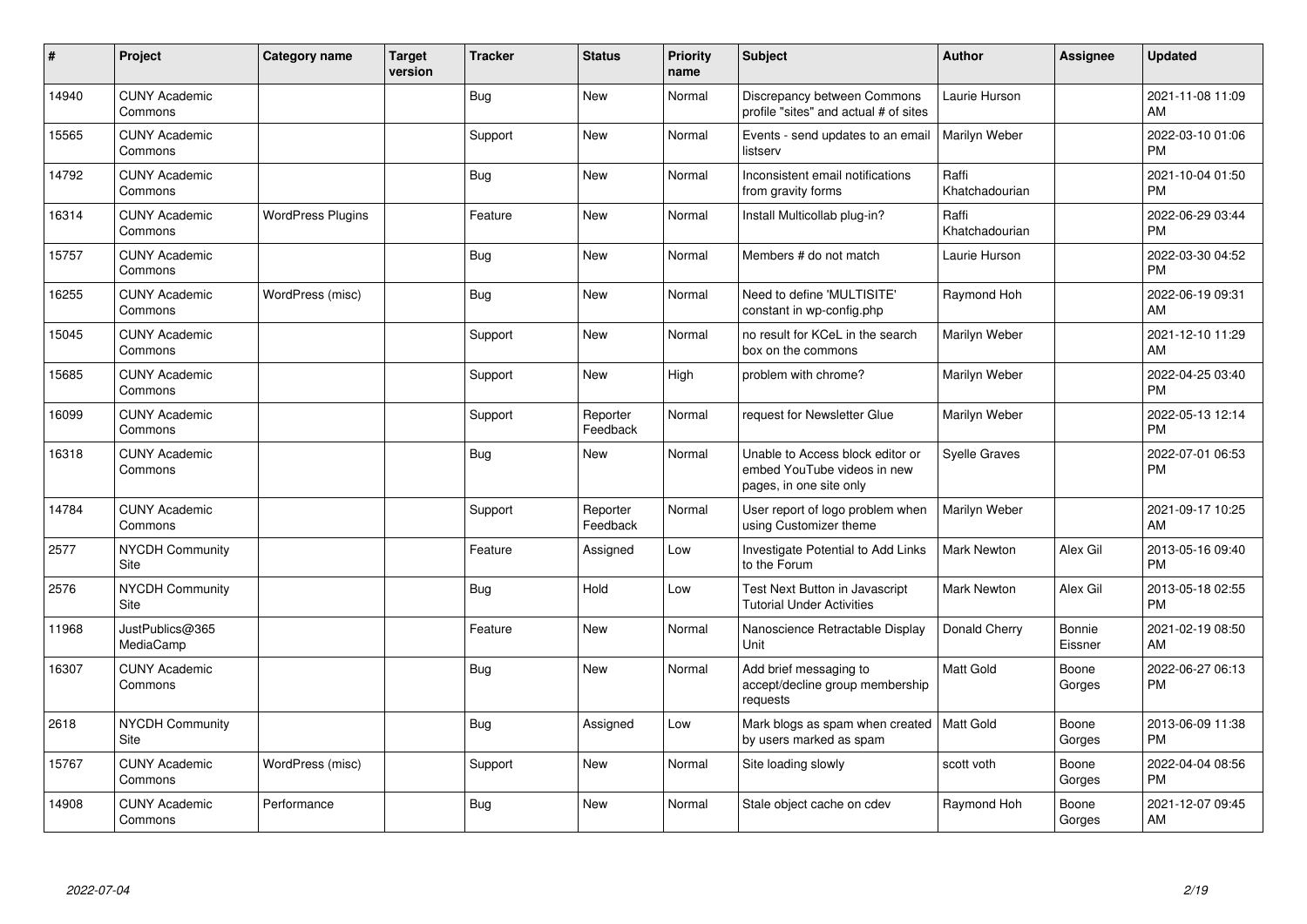| #     | Project                                                                 | <b>Category name</b>           | <b>Target</b><br>version | <b>Tracker</b> | <b>Status</b>        | <b>Priority</b><br>name | <b>Subject</b>                                                    | <b>Author</b>           | <b>Assignee</b>     | <b>Updated</b>                |
|-------|-------------------------------------------------------------------------|--------------------------------|--------------------------|----------------|----------------------|-------------------------|-------------------------------------------------------------------|-------------------------|---------------------|-------------------------------|
| 12062 | AD/O365 Transition<br>from NonMatric to<br><b>Matriculated Students</b> |                                |                          | Feature        | In Progress          | Normal                  | create solution and console<br>project                            | Emilio Rodriguez        | Emilio<br>Rodriguez | 2019-11-12 03:56<br><b>PM</b> |
| 2573  | <b>NYCDH Community</b><br>Site                                          |                                |                          | Feature        | Reporter<br>Feedback | Normal                  | Add dh nyc twitter list feed to site                              | <b>Mark Newton</b>      | Matt Gold           | 2013-05-16 11:42<br><b>PM</b> |
| 2571  | <b>NYCDH Community</b><br>Site                                          |                                |                          | Feature        | Assigned             | Normal                  | Add Google custom search box to<br>homepage                       | <b>Mark Newton</b>      | Raymond<br>Hoh      | 2013-05-18 07:49<br><b>PM</b> |
| 2574  | <b>NYCDH Community</b><br>Site                                          |                                |                          | Feature        | Assigned             | Normal                  | Add Way to Upload Files to<br>Groups                              | Mark Newton             | Raymond<br>Hoh      | 2013-05-18 07:46<br><b>PM</b> |
| 15516 | <b>CUNY Academic</b><br>Commons                                         | <b>WordPress Plugins</b>       |                          | <b>Bug</b>     | Reporter<br>Feedback | Normal                  | Can't publish or save draft of post<br>on wordpress.com           | Raffi<br>Khatchadourian | Raymond<br>Hoh      | 2022-03-02 05:52<br><b>PM</b> |
| 8992  | <b>NYCDH Community</b><br>Site                                          |                                |                          | Bug            | Assigned             | Normal                  | Multiple RBE error reports                                        | <b>Matt Gold</b>        | Raymond<br>Hoh      | 2017-12-11 05:43<br><b>PM</b> |
| 16110 | <b>CUNY Academic</b><br>Commons                                         |                                |                          | Support        | Reporter<br>Feedback | Normal                  | remove Creative Commons<br>license from pages?                    | Marilyn Weber           | Raymond<br>Hoh      | 2022-05-17 06:11<br><b>PM</b> |
| 16245 | <b>CUNY Academic</b><br>Commons                                         | WordPress (misc)               |                          | Bug            | Reporter<br>Feedback | Normal                  | Save Button missing on<br>WordPress Profile page                  | scott voth              | Raymond<br>Hoh      | 2022-06-16 03:09<br><b>PM</b> |
| 16177 | <b>CUNY Academic</b><br>Commons                                         | Reply By Email                 |                          | <b>Bug</b>     | New                  | Normal                  | Switch to Inbound mode for RBE                                    | Raymond Hoh             | Raymond<br>Hoh      | 2022-05-30 04:32<br><b>PM</b> |
| 15883 | <b>CUNY Academic</b><br>Commons                                         |                                | 2.1.0                    | Feature        | <b>New</b>           | Normal                  | Release BPGES update                                              | Boone Gorges            | Boone<br>Gorges     | 2022-05-26 10:39<br>AM        |
| 13891 | <b>CUNY Academic</b><br>Commons                                         | Internal Tools and<br>Workflow | 2.1.0                    | Feature        | New                  | Normal                  | Migrate automated linting to<br>GitHub Actions                    | Boone Gorges            | Jeremy Felt         | 2022-06-29 11:13<br>AM        |
| 15194 | <b>CUNY Academic</b><br>Commons                                         | Internal Tools and<br>Workflow | 2.1.0                    | Feature        | <b>New</b>           | Normal                  | PHPCS sniff for un-restored<br>switch to blog() calls             | Boone Gorges            | Jeremy Felt         | 2022-05-26 10:45<br>AM        |
| 13946 | <b>CUNY Academic</b><br>Commons                                         | <b>WordPress Plugins</b>       | 2.1.0                    | Support        | Assigned             | Normal                  | Custom Embed handler For<br>OneDrive files                        | scott voth              | Raymond<br>Hoh      | 2022-05-26 10:46<br>AM        |
| 10439 | <b>CUNY Academic</b><br>Commons                                         | Design                         | 2.1.0                    | Design/UX      | New                  | Normal                  | Create Style Guide for Commons                                    | Sonja Leix              | Sara Cannon         | 2022-06-28 01:43<br><b>PM</b> |
| 5488  | <b>CUNY Academic</b><br>Commons                                         | Social Paper                   | Future<br>release        | Bug            | New                  | Normal                  | Add a "last edited by" field to<br>Social Paper group directories | Boone Gorges            |                     | 2016-04-21 10:05<br><b>PM</b> |
| 5199  | <b>CUNY Academic</b><br>Commons                                         | Social Paper                   | Future<br>release        | Feature        | <b>New</b>           | Normal                  | add tables to the SP editor                                       | Marilyn Weber           |                     | 2016-10-24 11:27<br>AM        |
| 6332  | <b>CUNY Academic</b><br>Commons                                         | WordPress (misc)               | Future<br>release        | Feature        | <b>New</b>           | Normal                  | Allow uploaded files to be marked<br>as private in an ad hoc way  | Boone Gorges            |                     | 2016-10-17 11:41<br><b>PM</b> |
| 5489  | <b>CUNY Academic</b><br>Commons                                         | Social Paper                   | Future<br>release        | Feature        | New                  | Normal                  | Asc/desc sorting for Social Paper<br>directories                  | Boone Gorges            |                     | 2016-04-21 10:06<br><b>PM</b> |
| 364   | <b>CUNY Academic</b><br>Commons                                         | <b>WordPress Plugins</b>       | Future<br>release        | Feature        | <b>New</b>           | Normal                  | <b>Bulletin Board</b>                                             | <b>Matt Gold</b>        |                     | 2015-01-05 08:50<br><b>PM</b> |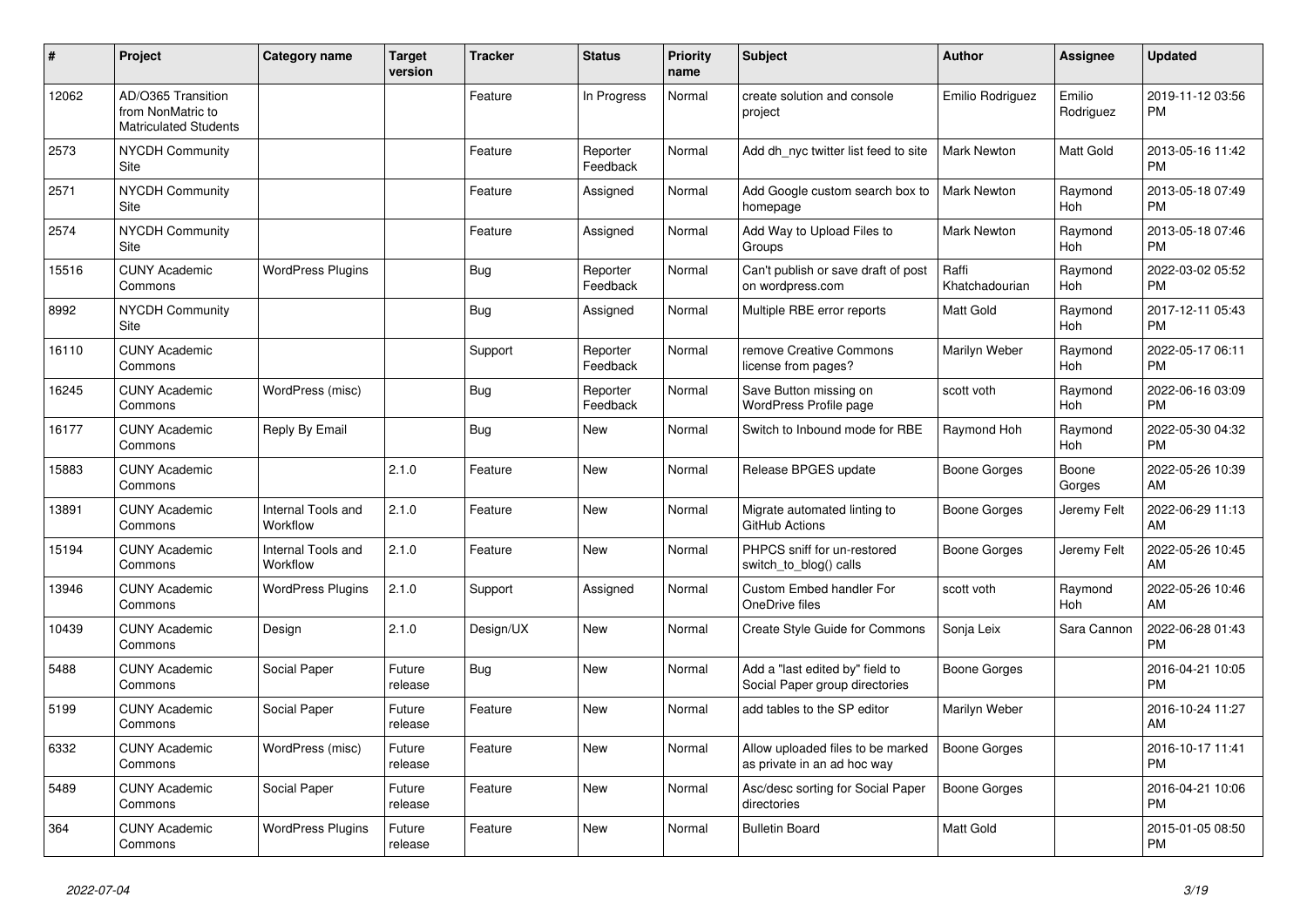| $\pmb{\sharp}$ | Project                         | <b>Category name</b>       | Target<br>version | <b>Tracker</b> | <b>Status</b>        | <b>Priority</b><br>name | <b>Subject</b>                                                                                               | <b>Author</b>           | Assignee        | <b>Updated</b>                |
|----------------|---------------------------------|----------------------------|-------------------|----------------|----------------------|-------------------------|--------------------------------------------------------------------------------------------------------------|-------------------------|-----------------|-------------------------------|
| 6755           | <b>CUNY Academic</b><br>Commons | WordPress (misc)           | Future<br>release | Bug            | <b>New</b>           | Normal                  | <b>Cannot Deactivate Plugin</b>                                                                              | Laura Kane              |                 | 2016-11-16 01:12<br><b>PM</b> |
| 5992           | <b>CUNY Academic</b><br>Commons | <b>Email Notifications</b> | Future<br>release | Feature        | <b>New</b>           | Normal                  | Changing the From line of<br>autogenerated blog emails                                                       | Marilyn Weber           |                 | 2018-09-27 05:19<br><b>PM</b> |
| 12573          | <b>CUNY Academic</b><br>Commons | <b>WordPress Plugins</b>   | Future<br>release | <b>Bug</b>     | New                  | Normal                  | <b>CommentPress Core Issues</b>                                                                              | scott voth              |                 | 2020-03-24 04:32<br><b>PM</b> |
| 11860          | <b>CUNY Academic</b><br>Commons | Registration               | Future<br>release | Feature        | New                  | Normal                  | <b>Ensure Students Are Aware They</b><br>Can Use Aliases At Registration                                     | scott voth              |                 | 2019-09-24 08:46<br><b>AM</b> |
| 13650          | <b>CUNY Academic</b><br>Commons | Group Library              | Future<br>release | Feature        | New                  | Normal                  | Forum Attachments in Group<br>Library                                                                        | Laurie Hurson           |                 | 2021-11-19 12:30<br><b>PM</b> |
| 11131          | <b>CUNY Academic</b><br>Commons |                            | Future<br>release | Feature        | Reporter<br>Feedback | Normal                  | <b>Image Annotation Plugins</b>                                                                              | Laurie Hurson           |                 | 2019-02-26 11:33<br>AM        |
| 13048          | <b>CUNY Academic</b><br>Commons | Shortcodes and<br>embeds   | Future<br>release | Feature        | New                  | Normal                  | Jupyter Notebooks support                                                                                    | Boone Gorges            |                 | 2020-07-14 11:46<br>AM        |
| 11392          | <b>CUNY Academic</b><br>Commons |                            | Future<br>release | <b>Bug</b>     | <b>New</b>           | Normal                  | Migrate users away from<br><b>StatPress</b>                                                                  | Boone Gorges            |                 | 2019-04-23 03:53<br><b>PM</b> |
| 11788          | <b>CUNY Academic</b><br>Commons | <b>WordPress Plugins</b>   | Future<br>release | Support        | Reporter<br>Feedback | Normal                  | Plugin Request - Browse Aloud                                                                                | scott voth              |                 | 2019-09-24 08:42<br>AM        |
| 10380          | <b>CUNY Academic</b><br>Commons | WordPress (misc)           | Future<br>release | Feature        | In Progress          | Normal                  | Remove blacklisted plugins                                                                                   | Boone Gorges            |                 | 2022-04-26 12:00<br><b>PM</b> |
| 6356           | <b>CUNY Academic</b><br>Commons | <b>WordPress Plugins</b>   | Future<br>release | Bug            | Reporter<br>Feedback | Low                     | Should Subscribe2 be<br>deprecated?                                                                          | Luke Waltzer            |                 | 2017-03-20 12:20<br><b>PM</b> |
| 5205           | <b>CUNY Academic</b><br>Commons | Social Paper               | Future<br>release | Feature        | <b>New</b>           | Normal                  | Social Paper folders                                                                                         | Marilyn Weber           |                 | 2016-02-11 10:24<br><b>PM</b> |
| 11024          | <b>CUNY Academic</b><br>Commons | WordPress (misc)           | Future<br>release | <b>Bug</b>     | <b>New</b>           | Normal                  | Subsites should not show "you<br>should update your .htaccess<br>now" notice after permalink setting<br>save | Boone Gorges            |                 | 2019-01-28 01:35<br><b>PM</b> |
| 9720           | <b>CUNY Academic</b><br>Commons | Authentication             | Future<br>release | Feature        | New                  | Normal                  | The Commons should be an<br>oAuth provider                                                                   | Boone Gorges            |                 | 2019-03-01 02:04<br><b>PM</b> |
| 11843          | <b>CUNY Academic</b><br>Commons | WordPress (misc)           | Future<br>release | Design/UX      | New                  | Normal                  | Tweaking the Gutenberg Editor<br>Interface                                                                   | Laurie Hurson           |                 | 2022-04-26 12:00<br><b>PM</b> |
| 5182           | <b>CUNY Academic</b><br>Commons | Social Paper               | Future<br>release | Design/UX      | <b>New</b>           | Normal                  | "Publishing" a private paper on<br>social paper?                                                             | Raffi<br>Khatchadourian | Boone<br>Gorges | 2016-10-13 04:12<br><b>PM</b> |
| 9895           | <b>CUNY Academic</b><br>Commons | Onboarding                 | Future<br>release | Feature        | Assigned             | Normal                  | Add "Accept Invitation"<br>link/button/function to Group<br>and/or Site invitation emails?                   | Luke Waltzer            | Boone<br>Gorges | 2018-06-07 12:42<br>PM        |
| 10226          | <b>CUNY Academic</b><br>Commons | Courses                    | Future<br>release | Feature        | New                  | Normal                  | Add "My Courses" to drop down<br>list                                                                        | scott voth              | Boone<br>Gorges | 2021-11-19 12:42<br><b>PM</b> |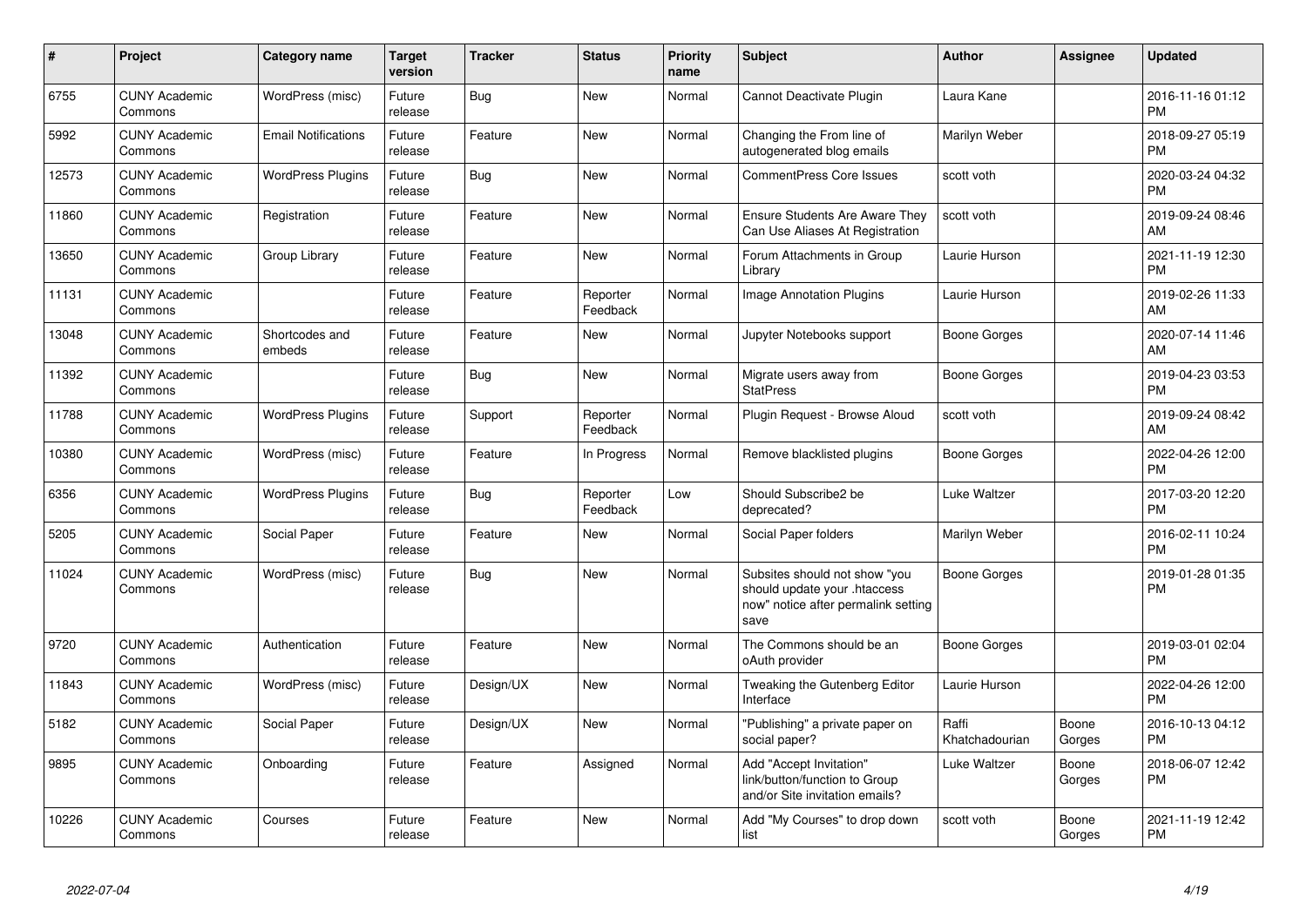| #     | Project                         | <b>Category name</b>     | <b>Target</b><br>version | <b>Tracker</b> | <b>Status</b>        | <b>Priority</b><br>name | <b>Subject</b>                                                                                  | Author              | Assignee        | <b>Updated</b>                |
|-------|---------------------------------|--------------------------|--------------------------|----------------|----------------------|-------------------------|-------------------------------------------------------------------------------------------------|---------------------|-----------------|-------------------------------|
| 11945 | <b>CUNY Academic</b><br>Commons | Reckoning                | Future<br>release        | Feature        | Reporter<br>Feedback | Normal                  | Add Comments bubble to<br>Reckoning views                                                       | <b>Boone Gorges</b> | Boone<br>Gorges | 2019-11-12 05:14<br><b>PM</b> |
| 3220  | <b>CUNY Academic</b><br>Commons | <b>Public Portfolio</b>  | Future<br>release        | Feature        | Assigned             | Normal                  | Add indent/outdent option to<br>Formatting Buttons on Profile<br>Page                           | <b>Matt Gold</b>    | Boone<br>Gorges | 2014-05-21 10:39<br><b>PM</b> |
| 8675  | <b>CUNY Academic</b><br>Commons | User Onboarding          | Future<br>release        | Bug            | Reporter<br>Feedback | Low                     | Add new User search screen calls<br>for the input of email address but<br>doesn't work with one | Paul Hebert         | Boone<br>Gorges | 2017-10-11 11:17<br>AM        |
| 2223  | <b>CUNY Academic</b><br>Commons | <b>WordPress Plugins</b> | Future<br>release        | Feature        | Assigned             | Low                     | Add Participad to the CUNY<br><b>Academic Commons</b>                                           | <b>Matt Gold</b>    | Boone<br>Gorges | 2014-09-17 10:03<br><b>PM</b> |
| 554   | <b>CUNY Academic</b><br>Commons | BuddyPress (misc)        | Future<br>release        | Feature        | Assigned             | Normal                  | Add Trackback notifications to<br>site-wide activity feed                                       | Matt Gold           | Boone<br>Gorges | 2015-11-09 06:19<br>PM.       |
| 1167  | <b>CUNY Academic</b><br>Commons | <b>Email Invitations</b> | Future<br>release        | Feature        | <b>New</b>           | Low                     | Allow email invitations to be resent                                                            | Boone Gorges        | Boone<br>Gorges | 2015-11-12 12:53<br>AM        |
| 3308  | <b>CUNY Academic</b><br>Commons | Group Invitations        | Future<br>release        | Feature        | Assigned             | Normal                  | Allow members to rescind group<br>invitations                                                   | <b>Matt Gold</b>    | Boone<br>Gorges | 2015-04-01 08:53<br><b>PM</b> |
| 13835 | <b>CUNY Academic</b><br>Commons | WordPress (misc)         | Future<br>release        | Feature        | New                  | Normal                  | Allow OneSearch widget to have<br>'CUNY' as campus                                              | <b>Boone Gorges</b> | Boone<br>Gorges | 2021-11-19 12:39<br><b>PM</b> |
| 1165  | <b>CUNY Academic</b><br>Commons | <b>Email Invitations</b> | Future<br>release        | Feature        | Assigned             | Low                     | Allow saved lists of invitees under<br>Send Invites                                             | <b>Boone Gorges</b> | Boone<br>Gorges | 2015-11-09 06:03<br><b>PM</b> |
| 2523  | <b>CUNY Academic</b><br>Commons | <b>BuddyPress Docs</b>   | Future<br>release        | Feature        | Assigned             | Normal                  | Allow Users to Upload Images to<br><b>BP</b> Docs                                               | <b>Matt Gold</b>    | Boone<br>Gorges | 2015-11-09 06:14<br><b>PM</b> |
| 9211  | <b>CUNY Academic</b><br>Commons | <b>WordPress Plugins</b> | Future<br>release        | Support        | Reporter<br>Feedback | Normal                  | Auto-Role Setting in Forum Plugin<br>Causing Some Confusion                                     | Luke Waltzer        | Boone<br>Gorges | 2018-03-13 11:44<br>AM        |
| 13466 | <b>CUNY Academic</b><br>Commons | Cavalcade                | Future<br>release        | Feature        | New                  | Normal                  | Automated cleanup for duplicate<br>Cavalcade tasks                                              | <b>Boone Gorges</b> | Boone<br>Gorges | 2020-10-13 05:24<br>PM.       |
| 3193  | <b>CUNY Academic</b><br>Commons | Group Forums             | Future<br>release        | Feature        | Assigned             | Normal                  | bbPress 2.x dynamic roles and<br><b>RBE</b>                                                     | Boone Gorges        | Boone<br>Gorges | 2014-09-30 01:30<br>PM.       |
| 14309 | <b>CUNY Academic</b><br>Commons | Group Library            | Future<br>release        | Feature        | <b>New</b>           | Normal                  | Better handling of<br>bp_group_document file download<br>attempts when file is not present      | <b>Boone Gorges</b> | Boone<br>Gorges | 2021-11-19 12:28<br><b>PM</b> |
| 1166  | <b>CUNY Academic</b><br>Commons | <b>Email Invitations</b> | Future<br>release        | Feature        | <b>New</b>           | Low                     | Better organizational tools for Sent   Boone Gorges<br><b>Invites</b>                           |                     | Boone<br>Gorges | 2015-11-09 06:02<br><b>PM</b> |
| 635   | <b>CUNY Academic</b><br>Commons | BuddyPress (misc)        | Future<br>release        | Feature        | Assigned             | Normal                  | Big Blue Button -<br>Videoconferencing in Groups and<br><b>Blogs</b>                            | Matt Gold           | Boone<br>Gorges | 2011-03-14 03:24<br><b>PM</b> |
| 14113 | <b>CUNY Academic</b><br>Commons | WordPress (misc)         | Future<br>release        | Bug            | Hold                 | Normal                  | Block Editor Not Working on this<br>page - Json error                                           | scott voth          | Boone<br>Gorges | 2021-03-05 11:01<br>AM        |
| 3042  | <b>CUNY Academic</b><br>Commons | Public Portfolio         | Future<br>release        | Feature        | Assigned             | Normal                  | Browsing member interests                                                                       | Matt Gold           | Boone<br>Gorges | 2015-03-21 09:04<br><b>PM</b> |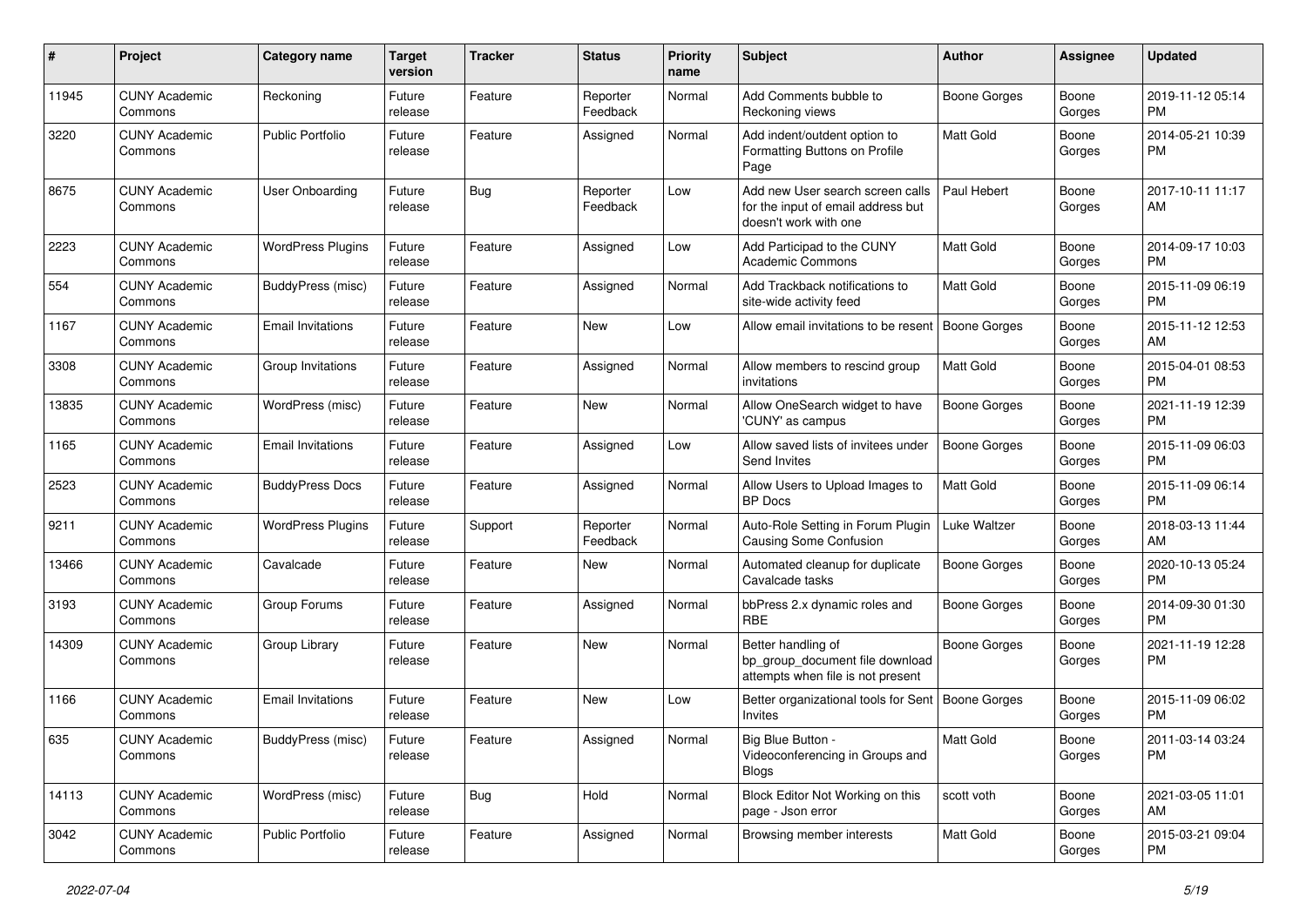| #     | Project                         | <b>Category name</b>     | <b>Target</b><br>version | <b>Tracker</b> | <b>Status</b>        | <b>Priority</b><br>name | <b>Subject</b>                                                                 | <b>Author</b>       | Assignee        | <b>Updated</b>                |
|-------|---------------------------------|--------------------------|--------------------------|----------------|----------------------|-------------------------|--------------------------------------------------------------------------------|---------------------|-----------------|-------------------------------|
| 618   | <b>CUNY Academic</b><br>Commons | <b>BuddyPress Docs</b>   | Future<br>release        | Feature        | Assigned             | Normal                  | BuddyPress Docs: export formats                                                | <b>Boone Gorges</b> | Boone<br>Gorges | 2015-11-09 05:38<br><b>PM</b> |
| 1417  | <b>CUNY Academic</b><br>Commons | <b>BuddyPress Docs</b>   | Future<br>release        | Feature        | Assigned             | Low                     | Bulk actions for BuddyPress Docs                                               | Boone Gorges        | Boone<br>Gorges | 2016-10-17 10:41<br><b>PM</b> |
| 4980  | <b>CUNY Academic</b><br>Commons | Home Page                | Future<br>release        | Feature        | Assigned             | Normal                  | CAC Featured Content -- Adding<br>Randomization                                | <b>Matt Gold</b>    | Boone<br>Gorges | 2016-12-12 03:01<br><b>PM</b> |
| 14184 | <b>CUNY Academic</b><br>Commons | <b>Public Portfolio</b>  | Future<br>release        | Feature        | <b>New</b>           | Normal                  | Centralized mechanism for storing<br><b>Campus affiliations</b>                | <b>Boone Gorges</b> | Boone<br>Gorges | 2022-01-04 11:35<br>AM        |
| 8756  | <b>CUNY Academic</b><br>Commons | Group Blogs              | Future<br>release        | Feature        | Hold                 | Normal                  | Connect multiple blogs to one<br>group?                                        | Matt Gold           | Boone<br>Gorges | 2017-09-30 10:42<br>AM        |
| 599   | <b>CUNY Academic</b><br>Commons | BuddyPress (misc)        | Future<br>release        | Feature        | Assigned             | Normal                  | Consider adding rating plugins for<br><b>BuddyPress/BBPress</b>                | <b>Matt Gold</b>    | Boone<br>Gorges | 2011-08-22 06:50<br><b>PM</b> |
| 4238  | <b>CUNY Academic</b><br>Commons | Events                   | Future<br>release        | Feature        | Assigned             | Normal                  | Copy Events to Other Groups?                                                   | <b>Matt Gold</b>    | Boone<br>Gorges | 2015-07-02 10:08<br>AM        |
| 3080  | <b>CUNY Academic</b><br>Commons | <b>Group Files</b>       | Future<br>release        | Feature        | Assigned             | Low                     | Create a system to keep track of<br>file changes                               | <b>Matt Gold</b>    | Boone<br>Gorges | 2014-02-26 10:04<br><b>PM</b> |
| 2753  | <b>CUNY Academic</b><br>Commons | <b>Public Portfolio</b>  | Future<br>release        | Feature        | New                  | Normal                  | Create actual actual tagification in<br>academic interests and other<br>fields | Micki Kaufman       | Boone<br>Gorges | 2015-01-05 08:52<br><b>PM</b> |
| 4053  | <b>CUNY Academic</b><br>Commons | Events                   | Future<br>release        | Feature        | Assigned             | Normal                  | Create new tab for past events                                                 | <b>Matt Gold</b>    | Boone<br>Gorges | 2015-05-12 02:10<br><b>PM</b> |
| 287   | <b>CUNY Academic</b><br>Commons | WordPress (misc)         | Future<br>release        | Feature        | Assigned             | Normal                  | Create troubleshooting tool for<br>account sign-up                             | <b>Matt Gold</b>    | Boone<br>Gorges | 2015-11-09 06:17<br><b>PM</b> |
| 9207  | <b>CUNY Academic</b><br>Commons |                          | Future<br>release        | Support        | Reporter<br>Feedback | Normal                  | display dashboards made in<br>Tableau?                                         | Marilyn Weber       | Boone<br>Gorges | 2018-04-10 10:42<br>AM        |
| 16092 | <b>CUNY Academic</b><br>Commons |                          | Future<br>release        | Feature        | Hold                 | Normal                  | Don't show main site in Site<br>search results                                 | Boone Gorges        | Boone<br>Gorges | 2022-05-17 03:12<br><b>PM</b> |
| 14987 | <b>CUNY Academic</b><br>Commons | <b>WordPress Plugins</b> | Future<br>release        | Bug            | New                  | Normal                  | Elementor update causes<br>database freeze-up                                  | Boone Gorges        | Boone<br>Gorges | 2021-11-29 12:02<br><b>PM</b> |
| 9289  | <b>CUNY Academic</b><br>Commons | <b>WordPress Plugins</b> | Future<br>release        | Bug            | Reporter<br>Feedback | Normal                  | Email Users Plugin                                                             | Laurie Hurson       | Boone<br>Gorges | 2018-10-24 12:34<br>PM        |
| 4592  | <b>CUNY Academic</b><br>Commons | Events                   | Future<br>release        | Design/UX      | <b>New</b>           | Normal                  | Event Creation - Venue Dropdown<br>Slow                                        | Samantha Raddatz    | Boone<br>Gorges | 2015-09-14 04:56<br><b>PM</b> |
| 5696  | <b>CUNY Academic</b><br>Commons | Events                   | Future<br>release        | Feature        | Assigned             | Normal                  | Events Calendar - display options<br>calendar aggregation                      | <b>Matt Gold</b>    | Boone<br>Gorges | 2016-10-13 11:44<br>AM        |
| 500   | <b>CUNY Academic</b><br>Commons | BuddyPress (misc)        | Future<br>release        | Feature        | Assigned             | Normal                  | <b>Export Group Data</b>                                                       | <b>Matt Gold</b>    | Boone<br>Gorges | 2010-12-19 12:09<br><b>PM</b> |
| 8835  | <b>CUNY Academic</b><br>Commons | Blogs (BuddyPress)       | Future<br>release        | Feature        | <b>New</b>           | Normal                  | Extend cuny is shortlinks to sites                                             | Luke Waltzer        | Boone<br>Gorges | 2022-04-26 11:59<br>AM        |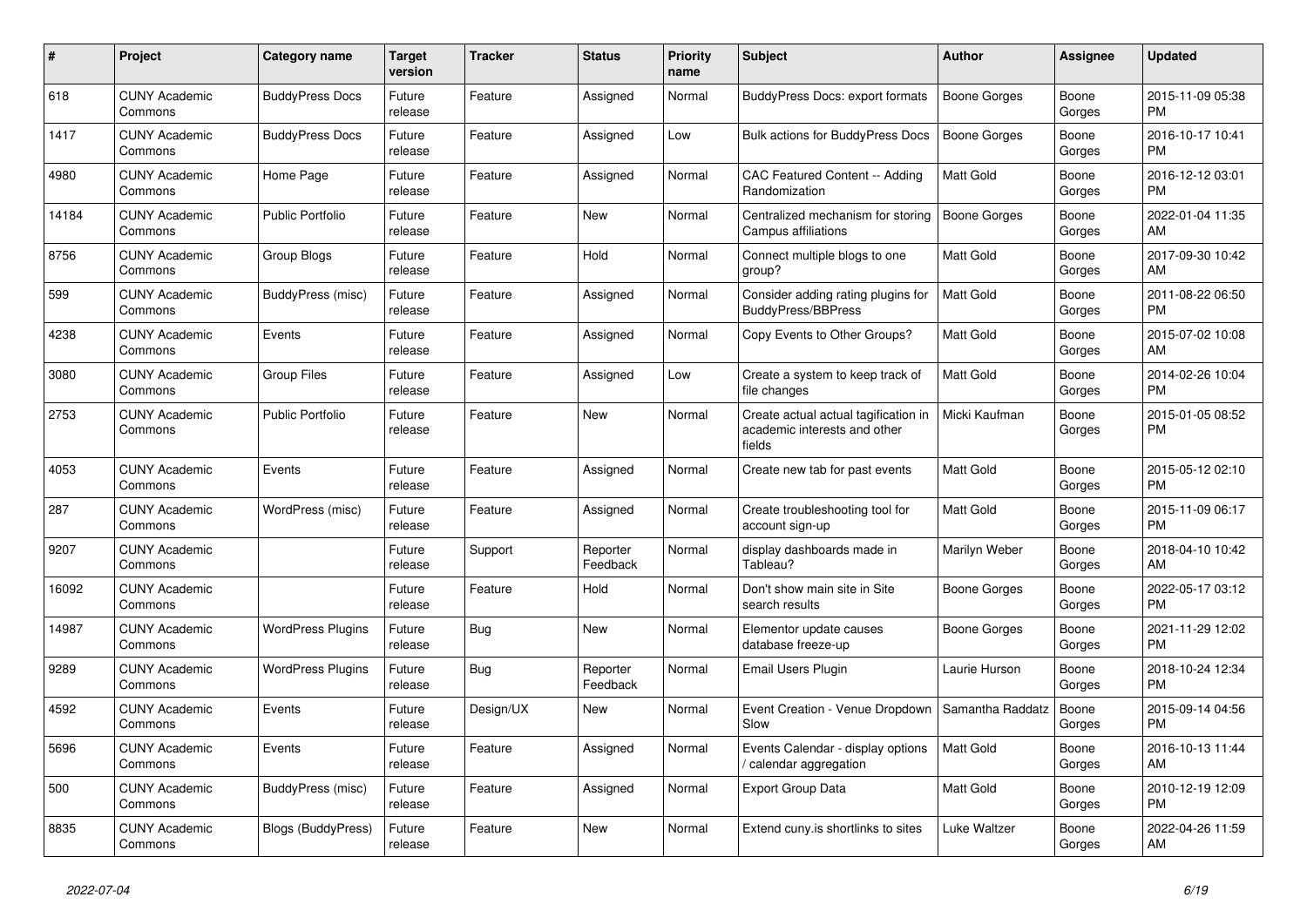| #     | Project                         | <b>Category name</b>       | <b>Target</b><br>version | <b>Tracker</b> | <b>Status</b>        | <b>Priority</b><br>name | Subject                                                                             | Author              | Assignee        | <b>Updated</b>                |
|-------|---------------------------------|----------------------------|--------------------------|----------------|----------------------|-------------------------|-------------------------------------------------------------------------------------|---------------------|-----------------|-------------------------------|
| 6014  | <b>CUNY Academic</b><br>Commons | Publicity                  | Future<br>release        | Publicity      | Reporter<br>Feedback | Normal                  | Google search listing                                                               | <b>Matt Gold</b>    | Boone<br>Gorges | 2016-09-21 03:48<br>PM        |
| 4481  | <b>CUNY Academic</b><br>Commons | Events                     | Future<br>release        | Feature        | New                  | Normal                  | Group admins/mods should have<br>the ability to unlink an event from<br>the group   | <b>Boone Gorges</b> | Boone<br>Gorges | 2017-04-24 03:53<br><b>PM</b> |
| 2013  | <b>CUNY Academic</b><br>Commons | <b>Public Portfolio</b>    | Future<br>release        | Feature        | Assigned             | Low                     | Have Profile Privacy Options show<br>up only for filled-in fields                   | Matt Gold           | Boone<br>Gorges | 2015-11-09 06:09<br><b>PM</b> |
| 3048  | <b>CUNY Academic</b><br>Commons | <b>Public Portfolio</b>    | Future<br>release        | Feature        | New                  | Low                     | Images for rich text profile fields                                                 | Boone Gorges        | Boone<br>Gorges | 2014-02-19 12:56<br><b>PM</b> |
| 12042 | <b>CUNY Academic</b><br>Commons | <b>Email Notifications</b> | Future<br>release        | Feature        | New                  | Normal                  | Improved error logging for BPGES<br>send queue                                      | <b>Boone Gorges</b> | Boone<br>Gorges | 2021-11-19 12:25<br>PM        |
| 12091 | <b>CUNY Academic</b><br>Commons | <b>Group Files</b>         | Future<br>release        | Feature        | New                  | Normal                  | Improved pre-upload file validation<br>for bp-group-documents                       | Boone Gorges        | Boone<br>Gorges | 2019-11-14 01:21<br><b>PM</b> |
| 4903  | <b>CUNY Academic</b><br>Commons | Events                     | Future<br>release        | Design/UX      | Assigned             | Normal                  | Improving visual appearance of<br>event calendars                                   | <b>Matt Gold</b>    | Boone<br>Gorges | 2016-10-13 11:51<br>AM        |
| 435   | <b>CUNY Academic</b><br>Commons | BuddyPress (misc)          | Future<br>release        | Feature        | Assigned             | Normal                  | Include Avatar Images in Forum<br><b>Post Notification Emails</b>                   | <b>Matt Gold</b>    | Boone<br>Gorges | 2010-12-08 12:40<br><b>PM</b> |
| 9947  | <b>CUNY Academic</b><br>Commons | <b>WordPress Plugins</b>   | Future<br>release        | Feature        | Reporter<br>Feedback | Normal                  | Install H5P quiz plugin                                                             | <b>Matt Gold</b>    | Boone<br>Gorges | 2018-09-11 11:01<br>AM        |
| 3768  | <b>CUNY Academic</b><br>Commons | Public Portfolio           | Future<br>release        | Feature        | Assigned             | Normal                  | Institutions/Past positions on<br>public portfolios                                 | <b>Matt Gold</b>    | Boone<br>Gorges | 2018-04-23 10:44<br>AM        |
| 13370 | <b>CUNY Academic</b><br>Commons | Group Library              | Future<br>release        | Feature        | New                  | Normal                  | Library bulk deletion and folder<br>editing                                         | Colin McDonald      | Boone<br>Gorges | 2020-10-13 10:41<br>AM        |
| 377   | <b>CUNY Academic</b><br>Commons | <b>BuddyPress</b> (misc)   | Future<br>release        | Feature        | Assigned             | Normal                  | Like buttons                                                                        | <b>Matt Gold</b>    | Boone<br>Gorges | 2010-11-16 05:13<br><b>PM</b> |
| 8900  | <b>CUNY Academic</b><br>Commons | Accessibility              | Future<br>release        | Feature        | Assigned             | Normal                  | Look into tools to enforce<br>accessibility in WP environment                       | <b>Matt Gold</b>    | Boone<br>Gorges | 2022-04-26 11:59<br>AM        |
| 11531 | <b>CUNY Academic</b><br>Commons | Events                     | Future<br>release        | Feature        | New                  | Normal                  | Main Events calendar should<br>include non-public events that<br>user has access to | scott voth          | Boone<br>Gorges | 2019-06-11 10:00<br>AM        |
| 1422  | <b>CUNY Academic</b><br>Commons | <b>BuddyPress Docs</b>     | Future<br>release        | Feature        | Assigned             | Normal                  | Make "created Doc" activity icons<br>non-mini                                       | Boone Gorges        | Boone<br>Gorges | 2015-11-09 05:48<br><b>PM</b> |
| 6389  | <b>CUNY Academic</b><br>Commons | <b>BuddyPress Docs</b>     | Future<br>release        | Feature        | New                  | Low                     | Make Discussion Area Visible<br>When Editing a Doc                                  | Luke Waltzer        | Boone<br>Gorges | 2016-10-21 04:16<br>PM        |
| 58    | <b>CUNY Academic</b><br>Commons | BuddyPress (misc)          | Future<br>release        | Feature        | Assigned             | Low                     | Make member search sortable by<br>last name                                         | Roberta Brody       | Boone<br>Gorges | 2010-08-26 02:38<br>PM        |
| 585   | <b>CUNY Academic</b><br>Commons | Group Forums               | Future<br>release        | Feature        | Assigned             | Normal                  | Merge Forum Topics                                                                  | Sarah Morgano       | Boone<br>Gorges | 2011-07-06 04:11<br><b>PM</b> |
| 3580  | <b>CUNY Academic</b><br>Commons | Group Blogs                | Future<br>release        | Feature        | New                  | Normal                  | Multiple blogs per group                                                            | <b>Boone Gorges</b> | Boone<br>Gorges | 2018-02-20 02:02<br>PM        |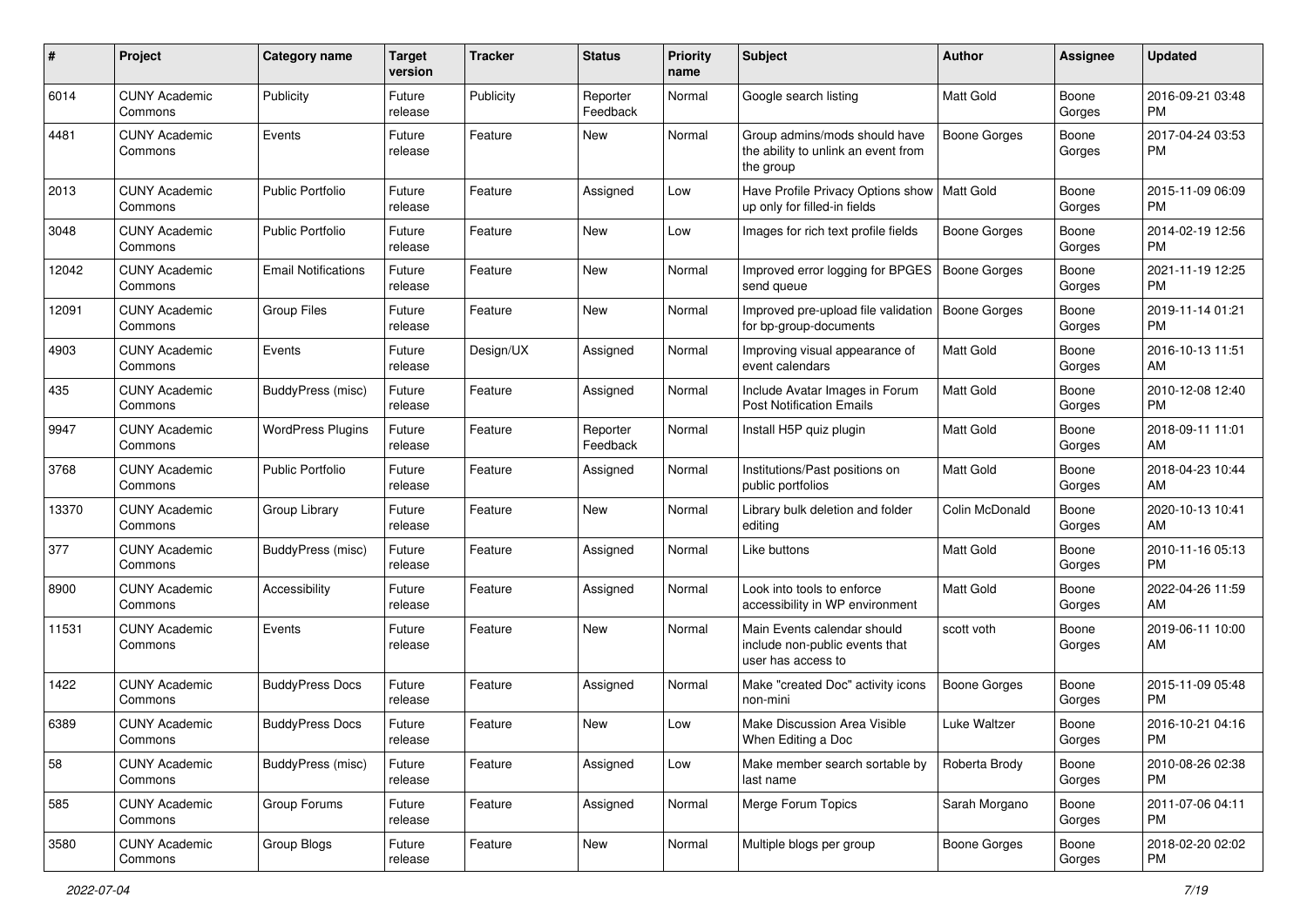| #     | <b>Project</b>                  | Category name              | <b>Target</b><br>version | <b>Tracker</b> | <b>Status</b> | <b>Priority</b><br>name | <b>Subject</b>                                                                            | <b>Author</b>       | Assignee        | <b>Updated</b>                |
|-------|---------------------------------|----------------------------|--------------------------|----------------|---------------|-------------------------|-------------------------------------------------------------------------------------------|---------------------|-----------------|-------------------------------|
| 3002  | <b>CUNY Academic</b><br>Commons | Search                     | Future<br>release        | Feature        | Assigned      | Normal                  | Overhaul CAC search by using<br>external search appliance                                 | Boone Gorges        | Boone<br>Gorges | 2020-07-15 03:05<br><b>PM</b> |
| 1562  | <b>CUNY Academic</b><br>Commons | <b>WordPress Plugins</b>   | Future<br>release        | Feature        | Assigned      | Low                     | Play with NYT Collaborative<br><b>Authoring Tool</b>                                      | <b>Matt Gold</b>    | Boone<br>Gorges | 2015-01-05 08:47<br><b>PM</b> |
| 2325  | <b>CUNY Academic</b><br>Commons | BuddyPress (misc)          | Future<br>release        | Feature        | Assigned      | Low                     | Profile should have separate fields<br>for first/last names                               | local admin         | Boone<br>Gorges | 2015-11-09 06:09<br><b>PM</b> |
| 658   | <b>CUNY Academic</b><br>Commons | <b>WordPress Plugins</b>   | Future<br>release        | Feature        | Assigned      | Normal                  | Rebulid Sitewide Tag Suggestion                                                           | <b>Matt Gold</b>    | Boone<br>Gorges | 2015-01-05 08:47<br><b>PM</b> |
| 8836  | <b>CUNY Academic</b><br>Commons | <b>Blogs (BuddyPress)</b>  | Future<br>release        | Feature        | Assigned      | Normal                  | Redesign site launch process                                                              | <b>Matt Gold</b>    | Boone<br>Gorges | 2019-10-03 02:49<br><b>PM</b> |
| 1888  | <b>CUNY Academic</b><br>Commons | Home Page                  | Future<br>release        | Feature        | Assigned      | Normal                  | Refactor BP MPO Activity Filter to<br>support proper pagination                           | Sarah Morgano       | Boone<br>Gorges | 2014-05-01 07:11<br><b>PM</b> |
| 3475  | <b>CUNY Academic</b><br>Commons | Events                     | Future<br>release        | Feature        | Assigned      | Normal                  | Request to add plugin to<br>streamline room<br>booking/appointment booking                | Naomi Barrettara    | Boone<br>Gorges | 2014-12-01 05:14<br><b>PM</b> |
| 2610  | <b>CUNY Academic</b><br>Commons | Group Invitations          | Future<br>release        | Feature        | Assigned      | Low                     | Request: Custom invitation<br>message to group invites                                    | local admin         | Boone<br>Gorges | 2015-11-09 06:13<br><b>PM</b> |
| 15604 | <b>CUNY Academic</b><br>Commons | <b>Email Notifications</b> | Future<br>release        | Feature        | Assigned      | Normal                  | <b>Restructure Commons Group</b><br>Digest Email Messages                                 | Matt Gold           | Boone<br>Gorges | 2022-05-26 10:45<br>AM        |
| 3759  | <b>CUNY Academic</b><br>Commons | WordPress (misc)           | Future<br>release        | Feature        | Assigned      | Normal                  | Review Interface for Adding Users<br>to Blogs                                             | Matt Gold           | Boone<br>Gorges | 2015-03-24 05:52<br><b>PM</b> |
| 5052  | <b>CUNY Academic</b><br>Commons | Social Paper               | Future<br>release        | Feature        | New           | Low                     | Sentence by sentence or line by<br>line comments (SP suggestion #3)                       | Marilyn Weber       | Boone<br>Gorges | 2016-02-11 10:24<br><b>PM</b> |
| 1508  | <b>CUNY Academic</b><br>Commons | WordPress (misc)           | Future<br>release        | Feature        | Assigned      | Normal                  | Share login cookies across<br>mapped domains                                              | Boone Gorges        | Boone<br>Gorges | 2012-07-02 12:12<br><b>PM</b> |
| 7022  | <b>CUNY Academic</b><br>Commons | Announcements              | Future<br>release        | Bug            | <b>New</b>    | Normal                  | Sitewide announcements should<br>be displayed on, and dismissable<br>from, mapped domains | Boone Gorges        | Boone<br>Gorges | 2018-03-22 10:18<br>AM        |
| 7981  | <b>CUNY Academic</b><br>Commons | Social Paper               | Future<br>release        | <b>Bug</b>     | <b>New</b>    | Normal                  | Social Paper comments should<br>not go to spam                                            | Luke Waltzer        | Boone<br>Gorges | 2018-04-16 03:52<br><b>PM</b> |
| 7663  | <b>CUNY Academic</b><br>Commons | Social Paper               | Future<br>release        | Bug            | New           | Normal                  | Social Paper notifications not<br>formatted correctly on secondary<br>sites               | <b>Boone Gorges</b> | Boone<br>Gorges | 2018-04-16 03:52<br><b>PM</b> |
| 1744  | <b>CUNY Academic</b><br>Commons | <b>BuddyPress Docs</b>     | Future<br>release        | Feature        | Assigned      | Normal                  | Spreadsheet-style Docs                                                                    | Boone Gorges        | Boone<br>Gorges | 2015-11-09 06:13<br><b>PM</b> |
| 8901  | <b>CUNY Academic</b><br>Commons | Accessibility              | Future<br>release        | Feature        | Assigned      | Normal                  | Theme analysis for accessibility                                                          | <b>Matt Gold</b>    | Boone<br>Gorges | 2022-04-26 11:59<br>AM        |
| 519   | <b>CUNY Academic</b><br>Commons | <b>BuddyPress Docs</b>     | Future<br>release        | Feature        | Assigned      | Low                     | TOC for individual docs - for new<br>BP "wiki-like" plugin                                | scott voth          | Boone<br>Gorges | 2015-11-09 05:54<br><b>PM</b> |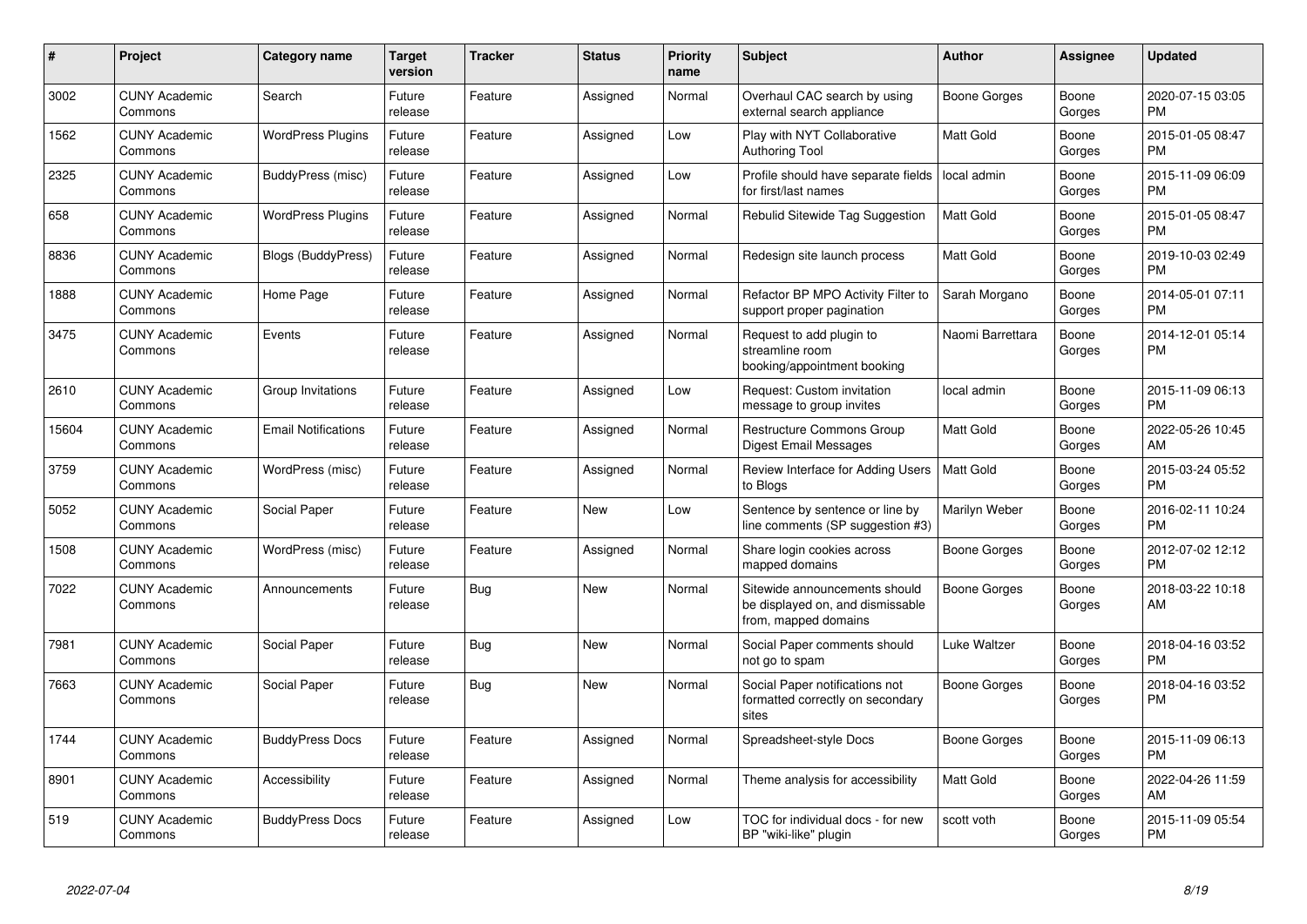| $\#$  | Project                         | <b>Category name</b>     | Target<br>version | <b>Tracker</b> | <b>Status</b>        | Priority<br>name | <b>Subject</b>                                                      | <b>Author</b>      | <b>Assignee</b>    | <b>Updated</b>                |
|-------|---------------------------------|--------------------------|-------------------|----------------|----------------------|------------------|---------------------------------------------------------------------|--------------------|--------------------|-------------------------------|
| 9926  | <b>CUNY Academic</b><br>Commons | <b>WordPress Plugins</b> | Future<br>release | Bug            | <b>New</b>           | Normal           | twitter-mentions-as-comments<br>cron jobs can run long              | Boone Gorges       | Boone<br>Gorges    | 2018-10-24 12:34<br><b>PM</b> |
| 1460  | <b>CUNY Academic</b><br>Commons | Analytics                | Future<br>release | Feature        | Assigned             | Normal           | Update System Report                                                | <b>Brian Foote</b> | Boone<br>Gorges    | 2015-11-09 06:13<br><b>PM</b> |
| 10368 | <b>CUNY Academic</b><br>Commons |                          | Future<br>release | Feature        | Assigned             | Normal           | Use ORCID data to populate<br>academic profile page                 | Stephen Francoeu   | Boone<br>Gorges    | 2018-09-25 01:53<br><b>PM</b> |
| 5234  | <b>CUNY Academic</b><br>Commons | Membership               | Future<br>release | Feature        | Assigned             | Normal           | Write Unconfirmed patch for WP                                      | Boone Gorges       | Boone<br>Gorges    | 2016-10-24 11:18<br>AM        |
| 3330  | <b>CUNY Academic</b><br>Commons | My Commons               | Future<br>release | Feature        | Assigned             | Normal           | "Commons Information" tool                                          | Boone Gorges       | Chris Stein        | 2014-09-22 08:46<br><b>PM</b> |
| 5827  | <b>CUNY Academic</b><br>Commons | <b>Public Portfolio</b>  | Future<br>release | Bug            | Assigned             | Normal           | Academic Interests square bracket<br>links not working              | scott voth         | Chris Stein        | 2016-08-11 11:59<br><b>PM</b> |
| 3354  | <b>CUNY Academic</b><br>Commons | <b>Group Files</b>       | Future<br>release | Feature        | Assigned             | Low              | Allow Group Download of Multiple<br><b>Selected Files</b>           | <b>Matt Gold</b>   | Chris Stein        | 2014-08-01 08:50<br>AM        |
| 365   | <b>CUNY Academic</b><br>Commons | WordPress (misc)         | Future<br>release | Feature        | Assigned             | Normal           | <b>Create Mouseover Tooltips</b><br>throughout Site                 | <b>Matt Gold</b>   | Chris Stein        | 2015-11-09 06:18<br><b>PM</b> |
| 2754  | <b>CUNY Academic</b><br>Commons | Design                   | Future<br>release | Feature        | Assigned             | Normal           | Determine strategy for CAC logo<br>handling in top header           | Micki Kaufman      | Chris Stein        | 2015-01-05 08:53<br><b>PM</b> |
| 3059  | <b>CUNY Academic</b><br>Commons | Group Forums             | Future<br>release | Design/UX      | <b>New</b>           | Normal           | Forum Post Permissable Content<br><b>Explanatory Text</b>           | Chris Stein        | Chris Stein        | 2015-04-02 11:27<br>AM        |
| 1544  | <b>CUNY Academic</b><br>Commons | Groups (misc)            | Future<br>release | Feature        | Reporter<br>Feedback | Normal           | Group Filtering and Sorting                                         | Matt Gold          | <b>Chris Stein</b> | 2019-03-01 02:25<br><b>PM</b> |
| 2832  | <b>CUNY Academic</b><br>Commons | <b>Public Portfolio</b>  | Future<br>release | Feature        | Assigned             | Normal           | Improve interface for (not)<br>auto-linking profile fields          | Boone Gorges       | Chris Stein        | 2015-01-05 08:52<br><b>PM</b> |
| 3770  | <b>CUNY Academic</b><br>Commons | <b>Public Portfolio</b>  | Future<br>release | Feature        | Assigned             | Normal           | Improve Layout/Formatting of<br>Positions Area on Public Portfolios | <b>Matt Gold</b>   | Chris Stein        | 2015-04-01 09:17<br><b>PM</b> |
| 10354 | <b>CUNY Academic</b><br>Commons | <b>Public Portfolio</b>  | Future<br>release | Feature        | New                  | Normal           | Opt out of Having a Profile Page                                    | scott voth         | Chris Stein        | 2020-05-12 10:43<br>AM        |
| 2881  | <b>CUNY Academic</b><br>Commons | <b>Public Portfolio</b>  | Future<br>release | Feature        | Assigned             | Normal           | Redesign the UX for Profiles                                        | Chris Stein        | Chris Stein        | 2016-10-13 12:45<br><b>PM</b> |
| 860   | <b>CUNY Academic</b><br>Commons | Design                   | Future<br>release | Design/UX      | Assigned             | Normal           | <b>Standardize Button Treatment</b><br><b>Across the Commons</b>    | Chris Stein        | Chris Stein        | 2014-05-01 09:45<br>AM        |
| 9028  | <b>CUNY Academic</b><br>Commons | Onboarding               | Future<br>release | Feature        | Assigned             | Normal           | suggest groups to new members<br>during the registration process    | <b>Matt Gold</b>   | Chris Stein        | 2018-10-24 12:34<br><b>PM</b> |
| 8078  | <b>CUNY Academic</b><br>Commons | <b>WordPress Plugins</b> | Future<br>release | System Upgrade | Assigned             | Normal           | CommentPress Updates                                                | Margaret Galvan    | Christian<br>Wach  | 2017-05-08 03:49<br><b>PM</b> |
| 13199 | <b>CUNY Academic</b><br>Commons | Group Forums             | Future<br>release | Feature        | <b>New</b>           | Normal           | Favoring Groups over bbPress<br>plugin                              | Colin McDonald     | Colin<br>McDonald  | 2021-11-19 12:28<br><b>PM</b> |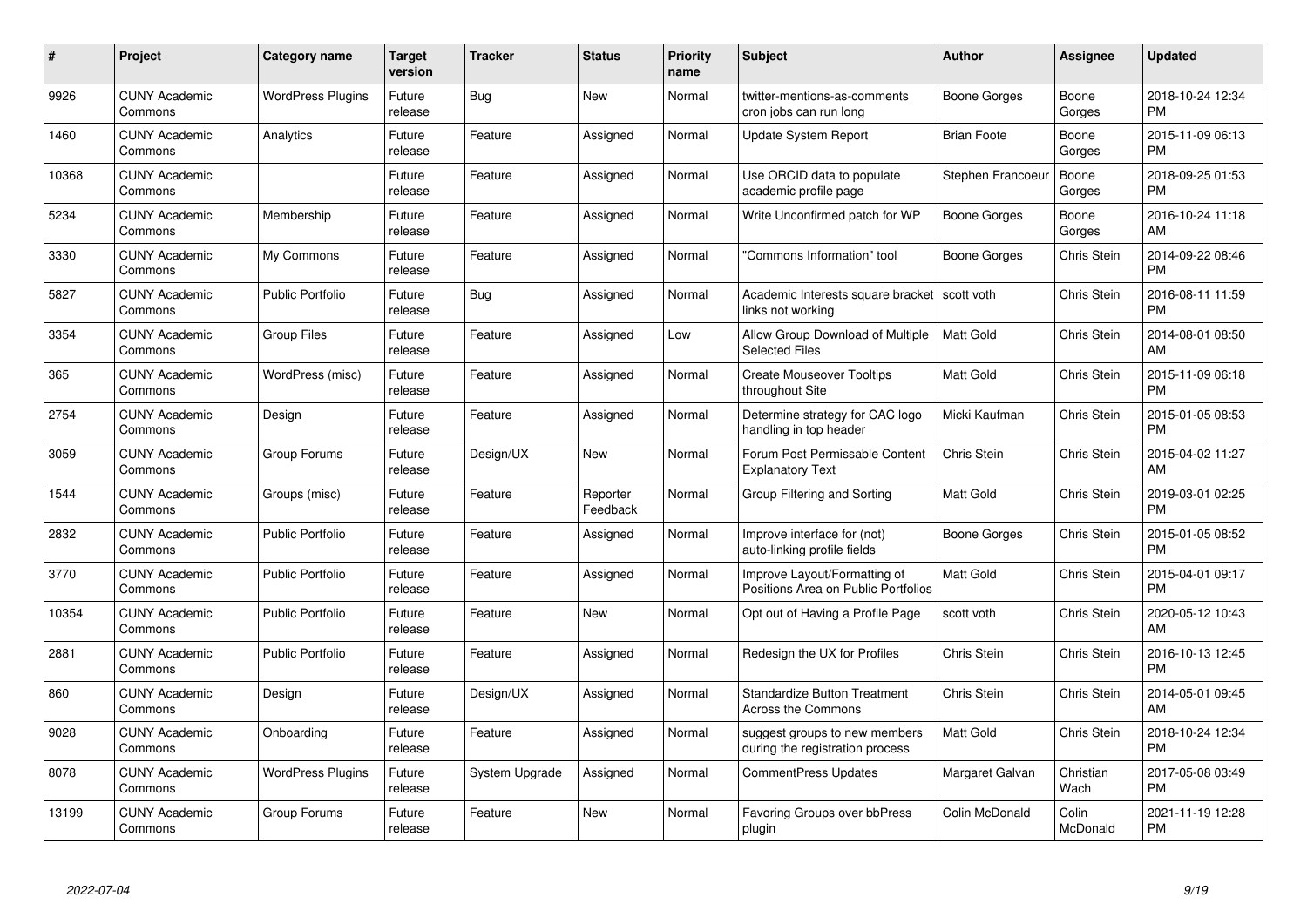| $\#$  | Project                         | <b>Category name</b>      | <b>Target</b><br>version | <b>Tracker</b> | <b>Status</b>        | Priority<br>name | <b>Subject</b>                                            | <b>Author</b>           | <b>Assignee</b>     | <b>Updated</b>                |
|-------|---------------------------------|---------------------------|--------------------------|----------------|----------------------|------------------|-----------------------------------------------------------|-------------------------|---------------------|-------------------------------|
| 4438  | <b>CUNY Academic</b><br>Commons | Events                    | Future<br>release        | Bug            | Assigned             | Normal           | Events Calendar - Export<br><b>Recurring Events</b>       | scott voth              | Daniel Jones        | 2016-05-23 04:25<br><b>PM</b> |
| 5268  | <b>CUNY Academic</b><br>Commons | Group Forums              | Future<br>release        | Bug            | Assigned             | Normal           | Long-time to post to multiple<br>groups                   | Luke Waltzer            | Daniel Jones        | 2016-09-07 06:31<br><b>PM</b> |
| 2167  | <b>CUNY Academic</b><br>Commons | WordPress (misc)          | Future<br>release        | Bug            | Assigned             | Normal           | <b>CAC-Livestream Plugin Issues</b>                       | Michael Smith           | Dominic<br>Giglio   | 2015-01-02 03:06<br><b>PM</b> |
| 940   | <b>CUNY Academic</b><br>Commons | Redmine                   | Future<br>release        | Feature        | Assigned             | Low              | Communication with users after<br>releases                | <b>Matt Gold</b>        | Dominic<br>Giglio   | 2012-09-09 04:36<br><b>PM</b> |
| 412   | <b>CUNY Academic</b><br>Commons | <b>WordPress Themes</b>   | Future<br>release        | Feature        | Assigned             | Normal           | <b>Featured Themes</b>                                    | Matt Gold               | Dominic<br>Giglio   | 2015-01-05 08:44<br><b>PM</b> |
| 1983  | <b>CUNY Academic</b><br>Commons | Home Page                 | Future<br>release        | Feature        | Assigned             | Low              | Media Library integration with<br>Featured Content plugin | Boone Gorges            | Dominic<br>Giglio   | 2014-03-17 10:34<br>AM        |
| 9835  | <b>CUNY Academic</b><br>Commons | Group Forums              | Future<br>release        | Bug            | Assigned             | Normal           | add a "like" function?                                    | Marilyn Weber           | <b>Erik Trainer</b> | 2018-06-05 01:49<br><b>PM</b> |
| 13331 | <b>CUNY Academic</b><br>Commons | Site cloning              | Future<br>release        | Bug            | <b>New</b>           | Normal           | Combine Site Template and Clone<br>operations             | Boone Gorges            | Jeremy Felt         | 2021-11-19 12:39<br><b>PM</b> |
| 12446 | <b>CUNY Academic</b><br>Commons | Groups (misc)             | Future<br>release        | Feature        | Reporter<br>Feedback | Normal           | Toggle default site to group forum<br>posting             | Laurie Hurson           | Laurie Hurson       | 2020-03-10 11:57<br>AM        |
| 5955  | <b>CUNY Academic</b><br>Commons | Outreach                  | Future<br>release        | Feature        | Assigned             | Normal           | Create auto-newsletter for<br>commons members             | <b>Matt Gold</b>        | Luke Waltzer        | 2016-08-30 10:34<br>AM        |
| 6078  | <b>CUNY Academic</b><br>Commons | <b>Blogs (BuddyPress)</b> | Future<br>release        | Feature        | New                  | Normal           | <b>Explore Adding Network Blog</b><br>Metadata Plugin     | Luke Waltzer            | Luke Waltzer        | 2016-10-11 10:29<br><b>PM</b> |
| 8211  | <b>CUNY Academic</b><br>Commons | <b>WordPress Themes</b>   | Future<br>release        | Feature        | New                  | Normal           | Theme Suggestions: Material<br>Design-Inspired Themes     | Margaret Galvan         | Margaret<br>Galvan  | 2017-08-07 02:48<br><b>PM</b> |
| 4225  | <b>CUNY Academic</b><br>Commons | DiRT Integration          | Future<br>release        | Design/UX      | New                  | Normal           | Add information to DIRT page (in<br>Create a Group)       | Samantha Raddatz        | Matt Gold           | 2015-06-26 03:14<br><b>PM</b> |
| 8498  | <b>CUNY Academic</b><br>Commons | <b>WordPress Plugins</b>  | Future<br>release        | Feature        | New                  | Low              | <b>Gravity Forms Email Users</b>                          | Raffi<br>Khatchadourian | Matt Gold           | 2017-10-13 12:58<br><b>PM</b> |
| 370   | <b>CUNY Academic</b><br>Commons | Registration              | Future<br>release        | Feature        | Assigned             | High             | <b>Guest Accounts</b>                                     | Matt Gold               | Matt Gold           | 2015-04-09 09:33<br><b>PM</b> |
| 3691  | <b>CUNY Academic</b><br>Commons | <b>WordPress Plugins</b>  | Future<br>release        | Bug            | New                  | Normal           | <b>WPMU Domain Mapping</b><br>Debugging on cdev           | Raymond Hoh             | Matt Gold           | 2014-12-12 09:04<br>AM        |
| 7624  | <b>CUNY Academic</b><br>Commons | BuddyPress (misc)         | Future<br>release        | Design/UX      | New                  | Normal           | <b>BP Notifications</b>                                   | Luke Waltzer            | Paige Dupont        | 2017-02-08 10:43<br><b>PM</b> |
| 6392  | <b>CUNY Academic</b><br>Commons | Group Forums              | Future<br>release        | Design/UX      | Assigned             | Low              | Composition/Preview Panes in<br>Forum Posts               | Luke Waltzer            | Paige Dupont        | 2016-10-21 04:26<br><b>PM</b> |
| 3939  | <b>CUNY Academic</b><br>Commons | <b>WordPress Plugins</b>  | Future<br>release        | Bug            | Hold                 | Normal           | Activity stream support for<br>Co-Authors Plus plugin     | Raymond Hoh             | Raymond<br>Hoh      | 2015-11-09 06:13<br><b>PM</b> |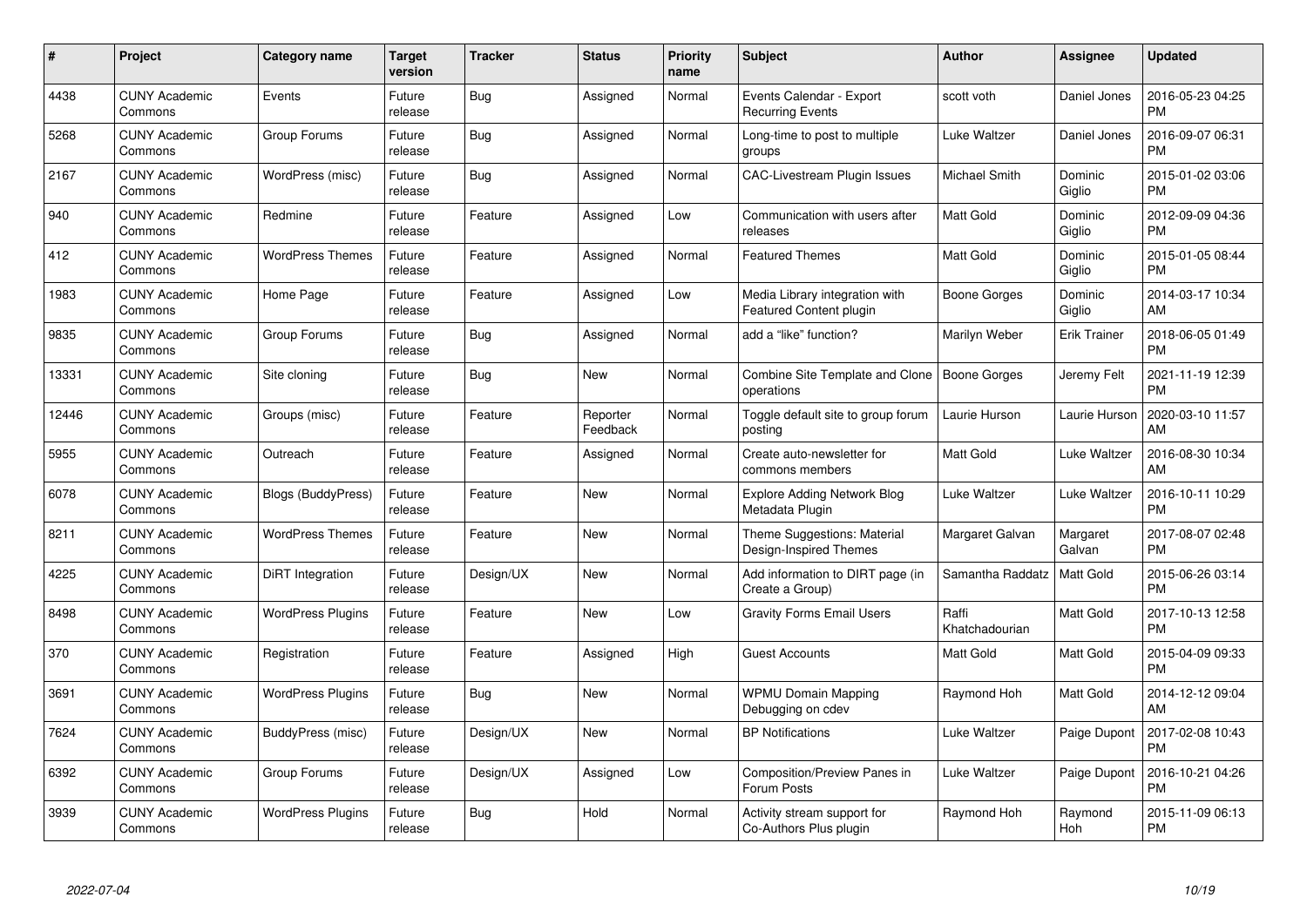| #     | Project                         | <b>Category name</b>       | <b>Target</b><br>version | <b>Tracker</b> | <b>Status</b>        | <b>Priority</b><br>name | <b>Subject</b>                                                                | <b>Author</b>           | Assignee       | <b>Updated</b>                |
|-------|---------------------------------|----------------------------|--------------------------|----------------|----------------------|-------------------------|-------------------------------------------------------------------------------|-------------------------|----------------|-------------------------------|
| 3492  | <b>CUNY Academic</b><br>Commons | <b>WordPress Themes</b>    | Future<br>release        | Support        | Assigned             | Normal                  | Add CBOX theme to the<br>Commons                                              | scott voth              | Raymond<br>Hoh | 2014-10-08 05:55<br><b>PM</b> |
| 5016  | <b>CUNY Academic</b><br>Commons | Events                     | Future<br>release        | Feature        | Assigned             | Low                     | Allow comments to be posted on<br>events                                      | <b>Matt Gold</b>        | Raymond<br>Hoh | 2019-03-01 02:23<br><b>PM</b> |
| 11243 | <b>CUNY Academic</b><br>Commons | BuddyPress (misc)          | Future<br>release        | Bug            | New                  | Normal                  | Audit bp-custom.php                                                           | Raymond Hoh             | Raymond<br>Hoh | 2022-04-26 11:59<br>AM        |
| 6749  | <b>CUNY Academic</b><br>Commons | Events                     | Future<br>release        | Bug            | <b>New</b>           | Low                     | BPEO iCal request can trigger<br>very large number of DB queries              | Boone Gorges            | Raymond<br>Hoh | 2016-11-15 10:09<br><b>PM</b> |
| 3192  | <b>CUNY Academic</b><br>Commons | Group Forums               | Future<br>release        | Feature        | Assigned             | Normal                  | Customizable forum views for<br>bbPress 2.x group forums                      | <b>Boone Gorges</b>     | Raymond<br>Hoh | 2015-11-09 12:47<br><b>PM</b> |
| 333   | <b>CUNY Academic</b><br>Commons | <b>Email Notifications</b> | Future<br>release        | Feature        | Assigned             | Low                     | Delay Forum Notification Email<br>Delivery Until After Editing Period<br>Ends | Matt Gold               | Raymond<br>Hoh | 2015-11-09 06:01<br><b>PM</b> |
| 5691  | <b>CUNY Academic</b><br>Commons | <b>Blogs (BuddyPress)</b>  | Future<br>release        | Bug            | Assigned             | High                    | Differing numbers on Sites display                                            | <b>Matt Gold</b>        | Raymond<br>Hoh | 2016-06-13 01:37<br><b>PM</b> |
| 3662  | <b>CUNY Academic</b><br>Commons | <b>SEO</b>                 | Future<br>release        | Feature        | Assigned             | Normal                  | Duplicate Content/SEO/Google<br>issues                                        | Matt Gold               | Raymond<br>Hoh | 2015-04-13 04:37<br><b>PM</b> |
| 13358 | <b>CUNY Academic</b><br>Commons | Group Forums               | Future<br>release        | Feature        | New                  | Normal                  | Improved UI for group forum<br>threading settings                             | Boone Gorges            | Raymond<br>Hoh | 2021-11-19 12:27<br><b>PM</b> |
| 3536  | <b>CUNY Academic</b><br>Commons | My Commons                 | Future<br>release        | Feature        | Assigned             | Normal                  | Infinite Scroll on My Commons<br>page                                         | Matt Gold               | Raymond<br>Hoh | 2015-04-13 04:42<br><b>PM</b> |
| 7115  | <b>CUNY Academic</b><br>Commons | Groups (misc)              | Future<br>release        | Feature        | Reporter<br>Feedback | Normal                  | make licensing info clear during<br>group creation                            | Matt Gold               | Raymond<br>Hoh | 2020-12-08 11:32<br>AM        |
| 14496 | <b>CUNY Academic</b><br>Commons | Domain Mapping             | Future<br>release        | Bug            | New                  | Normal                  | Mapped domain SSO uses<br>third-party cookies                                 | Raymond Hoh             | Raymond<br>Hoh | 2021-05-24 04:03<br><b>PM</b> |
| 3517  | <b>CUNY Academic</b><br>Commons | My Commons                 | Future<br>release        | Feature        | Assigned             | Normal                  | Mute/Unmute My Commons<br>updates                                             | <b>Matt Gold</b>        | Raymond<br>Hoh | 2015-11-09 01:19<br><b>PM</b> |
| 4535  | <b>CUNY Academic</b><br>Commons | My Commons                 | Future<br>release        | Bug            | New                  | Low                     | My Commons filter issue                                                       | scott voth              | Raymond<br>Hoh | 2015-09-01 11:17<br>AM        |
| 11971 | <b>CUNY Academic</b><br>Commons | <b>Email Notifications</b> | Future<br>release        | Bug            | Reporter<br>Feedback | Low                     | Pictures obscured in emailed post<br>notifications                            | Marilyn Weber           | Raymond<br>Hoh | 2019-11-21 01:14<br><b>PM</b> |
| 10659 | <b>CUNY Academic</b><br>Commons | Group Forums               | Future<br>release        | Feature        | Assigned             | Normal                  | Post to multiple groups via email                                             | <b>Matt Gold</b>        | Raymond<br>Hoh | 2018-11-15 12:54<br>AM        |
| 4388  | <b>CUNY Academic</b><br>Commons | WordPress (misc)           | Future<br>release        | Bug            | Assigned             | Normal                  | Repeated request for<br>authentication.                                       | Alice.Lynn<br>McMichael | Raymond<br>Hoh | 2015-08-11 07:35<br><b>PM</b> |
| 3577  | <b>CUNY Academic</b><br>Commons | My Commons                 | Future<br>release        | Design/UX      | Assigned             | Normal                  | Replies to items in My Commons                                                | <b>Matt Gold</b>        | Raymond<br>Hoh | 2015-04-09 05:19<br><b>PM</b> |
| 5282  | <b>CUNY Academic</b><br>Commons | Social Paper               | Future<br>release        | <b>Bug</b>     | <b>New</b>           | Normal                  | Replying via email directs to paper<br>but not individual comment.            | Marilyn Weber           | Raymond<br>Hoh | 2016-03-02 01:48<br><b>PM</b> |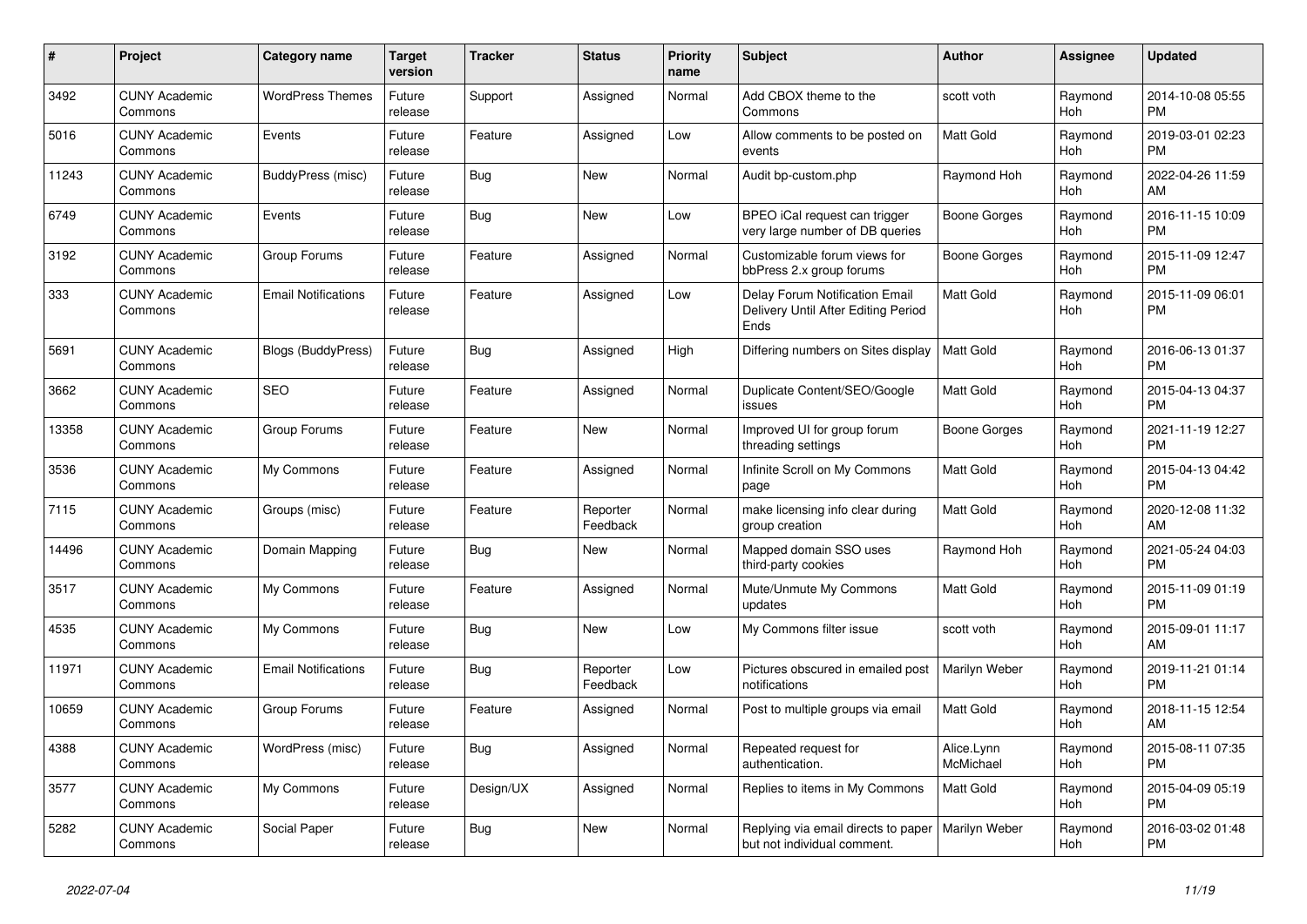| #    | Project                         | <b>Category name</b>     | <b>Target</b><br>version | Tracker   | <b>Status</b>        | <b>Priority</b><br>name | <b>Subject</b>                                                                                                                                        | Author                  | <b>Assignee</b>     | <b>Updated</b>                |
|------|---------------------------------|--------------------------|--------------------------|-----------|----------------------|-------------------------|-------------------------------------------------------------------------------------------------------------------------------------------------------|-------------------------|---------------------|-------------------------------|
| 1192 | <b>CUNY Academic</b><br>Commons | <b>Group Files</b>       | Future<br>release        | Feature   | Assigned             | Low                     | When posting group files, allow<br>users to add a category without<br>saving                                                                          | <b>Matt Gold</b>        | Raymond<br>Hoh      | 2015-11-09 05:53<br><b>PM</b> |
| 497  | <b>CUNY Academic</b><br>Commons | <b>WordPress Plugins</b> | Future<br>release        | Feature   | Assigned             | Normal                  | Drag and Drop Ordering on<br><b>Gallery Post Plugin</b>                                                                                               | <b>Matt Gold</b>        | <b>Ron Rennick</b>  | 2015-11-09 06:18<br><b>PM</b> |
| 481  | <b>CUNY Academic</b><br>Commons | Groups (misc)            | Future<br>release        | Feature   | Assigned             | Normal                  | ability to archive inactive groups<br>and blogs                                                                                                       | Michael Mandiberg       | Samantha<br>Raddatz | 2015-11-09 05:56<br><b>PM</b> |
| 4221 | <b>CUNY Academic</b><br>Commons | Group Forums             | Future<br>release        | Design/UX | Assigned             | Normal                  | Add 'Number of Posts' display<br>option to Forum page                                                                                                 | Samantha Raddatz        | Samantha<br>Raddatz | 2015-06-26 02:21<br><b>PM</b> |
| 4226 | <b>CUNY Academic</b><br>Commons | <b>BuddyPress Docs</b>   | Future<br>release        | Design/UX | <b>New</b>           | Normal                  | Add option to connect a Doc with<br>a Group                                                                                                           | Samantha Raddatz        | Samantha<br>Raddatz | 2015-09-09 04:08<br><b>PM</b> |
| 5058 | <b>CUNY Academic</b><br>Commons | Social Paper             | Future<br>release        | Feature   | <b>New</b>           | Low                     | Can there be a clearer signal that<br>even when comments have<br>already been made you add<br>comments by clicking on the side?<br>(SP suggestion #5) | Marilyn Weber           | Samantha<br>Raddatz | 2016-02-11 10:24<br><b>PM</b> |
| 4404 | <b>CUNY Academic</b><br>Commons | <b>Public Portfolio</b>  | Future<br>release        | Design/UX | Assigned             | Normal                  | Change color of permissions info<br>on portfolio editing interface                                                                                    | <b>Matt Gold</b>        | Samantha<br>Raddatz | 2015-08-11 05:28<br><b>PM</b> |
| 3473 | <b>CUNY Academic</b><br>Commons | User Experience          | Future<br>release        | Feature   | Assigned             | Normal                  | Commons profile: Add help info<br>about "Positions" replacing "title"                                                                                 | Keith Miyake            | Samantha<br>Raddatz | 2015-11-09 02:28<br><b>PM</b> |
| 5183 | <b>CUNY Academic</b><br>Commons | Social Paper             | Future<br>release        | Design/UX | <b>New</b>           | Normal                  | Creating a new paper when<br>viewing an existing paper                                                                                                | Raffi<br>Khatchadourian | Samantha<br>Raddatz | 2016-02-02 12:09<br><b>PM</b> |
| 4253 | <b>CUNY Academic</b><br>Commons | <b>Public Portfolio</b>  | Future<br>release        | Design/UX | New                  | Normal                  | Encourage users to add portfolio<br>content                                                                                                           | Samantha Raddatz        | Samantha<br>Raddatz | 2015-07-07 11:32<br>AM        |
| 3458 | <b>CUNY Academic</b><br>Commons | Groups (misc)            | Future<br>release        | Feature   | Assigned             | Normal                  | Filter Members of Group by<br>Campus                                                                                                                  | Michael Smith           | Samantha<br>Raddatz | 2014-09-26 08:32<br><b>PM</b> |
| 310  | <b>CUNY Academic</b><br>Commons | <b>BuddyPress (misc)</b> | Future<br>release        | Feature   | Assigned             | Low                     | <b>Friend Request Email</b>                                                                                                                           | Matt Gold               | Samantha<br>Raddatz | 2015-11-09 05:08<br><b>PM</b> |
| 5397 | <b>CUNY Academic</b><br>Commons | Social Paper             | Future<br>release        | Feature   | New                  | Normal                  | frustrating to have to<br>enable/disable in SP                                                                                                        | Marilyn Weber           | Samantha<br>Raddatz | 2016-04-20 03:39<br><b>PM</b> |
| 308  | <b>CUNY Academic</b><br>Commons | Registration             | Future<br>release        | Feature   | <b>New</b>           | Normal                  | Group recommendations for<br>signup process                                                                                                           | <b>Boone Gorges</b>     | Samantha<br>Raddatz | 2015-11-09 05:07<br><b>PM</b> |
| 1456 | <b>CUNY Academic</b><br>Commons | Group Invitations        | Future<br>release        | Feature   | Reporter<br>Feedback | Low                     | Invite to Group Button from Profile<br>Field                                                                                                          | <b>Matt Gold</b>        | Samantha<br>Raddatz | 2015-11-09 05:59<br><b>PM</b> |
| 5050 | <b>CUNY Academic</b><br>Commons | Social Paper             | Future<br>release        | Feature   | New                  | Low                     | Making comments visible in SP<br>editing mode (SP suggestion #1)                                                                                      | Marilyn Weber           | Samantha<br>Raddatz | 2019-09-17 11:10<br><b>PM</b> |
| 5225 | <b>CUNY Academic</b><br>Commons | Registration             | Future<br>release        | Feature   | Assigned             | Normal                  | On-boarding Issues                                                                                                                                    | Luke Waltzer            | Samantha<br>Raddatz | 2016-02-12 02:58<br><b>PM</b> |
| 4622 | <b>CUNY Academic</b><br>Commons | Public Portfolio         | Future<br>release        | Design/UX | New                  | Normal                  | <b>Profile Visibility Settings</b>                                                                                                                    | Samantha Raddatz        | Samantha<br>Raddatz | 2015-09-21 12:18<br>PM        |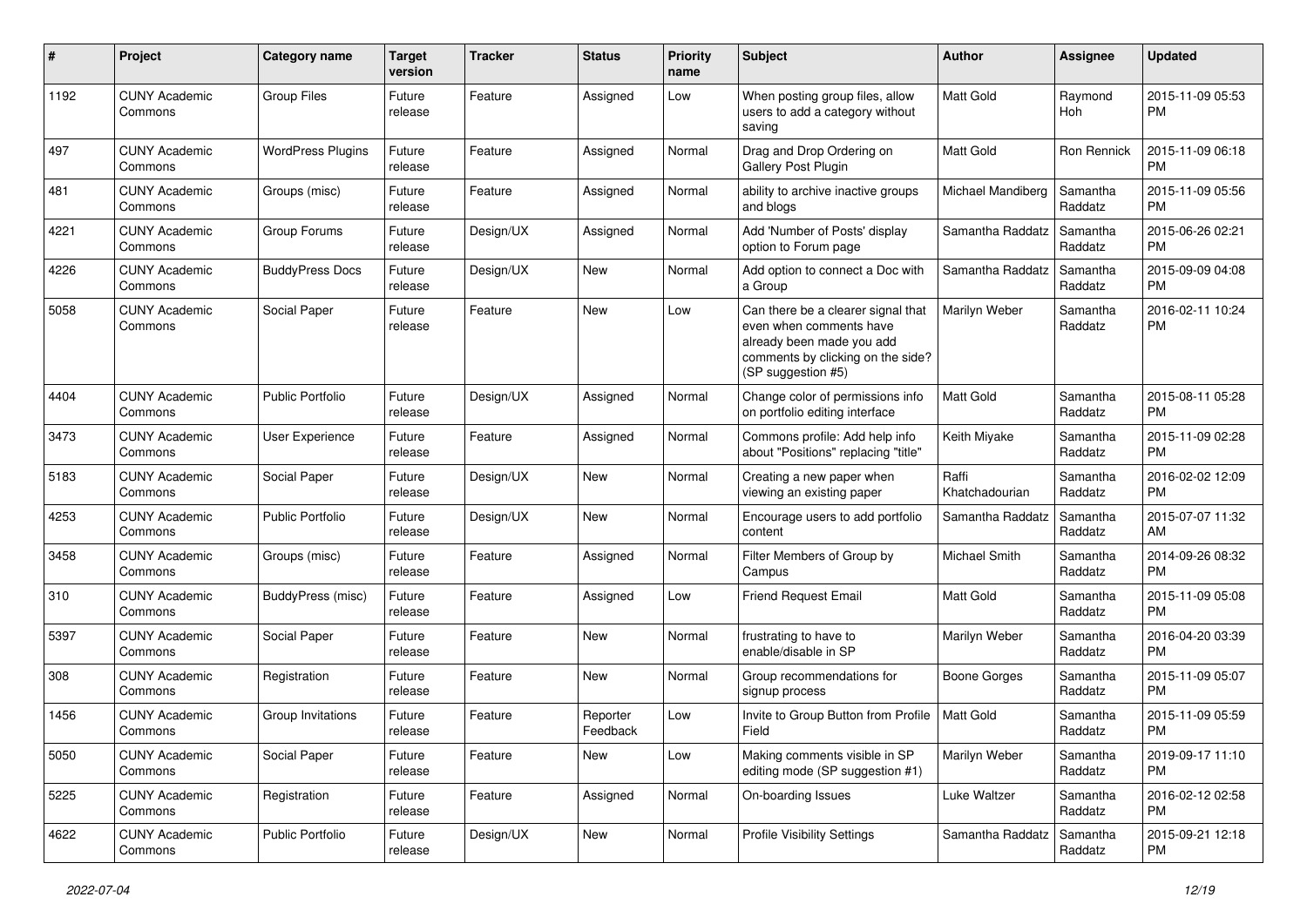| $\#$  | Project                         | <b>Category name</b>        | <b>Target</b><br>version | <b>Tracker</b> | <b>Status</b>        | Priority<br>name | <b>Subject</b>                                              | <b>Author</b>    | <b>Assignee</b>     | <b>Updated</b>                |
|-------|---------------------------------|-----------------------------|--------------------------|----------------|----------------------|------------------|-------------------------------------------------------------|------------------|---------------------|-------------------------------|
| 653   | <b>CUNY Academic</b><br>Commons | <b>Group Blogs</b>          | Future<br>release        | Feature        | Assigned             | Normal           | Redesign Integration of Groups<br>and Blogs                 | <b>Matt Gold</b> | Samantha<br>Raddatz | 2015-11-09 05:40<br><b>PM</b> |
| 1105  | <b>CUNY Academic</b><br>Commons | WordPress (misc)            | Future<br>release        | Feature        | Assigned             | Normal           | Rephrase Blog Privacy Options                               | <b>Matt Gold</b> | Samantha<br>Raddatz | 2015-11-09 06:19<br><b>PM</b> |
| 5053  | <b>CUNY Academic</b><br>Commons | Social Paper                | Future<br>release        | Feature        | <b>New</b>           | Low              | Scrollable menu to add readers<br>(SP suggestion #4)        | Marilyn Weber    | Samantha<br>Raddatz | 2016-04-21 05:21<br><b>PM</b> |
| 4661  | <b>CUNY Academic</b><br>Commons | User Experience             | Future<br>release        | Bug            | Assigned             | Normal           | Simplify Events text                                        | <b>Matt Gold</b> | Samantha<br>Raddatz | 2015-10-02 09:06<br><b>PM</b> |
| 10580 | <b>CUNY Academic</b><br>Commons | Information<br>Architecture | Future<br>release        | Design/UX      | <b>New</b>           | Normal           | Primary nav item review                                     | Boone Gorges     | Sara Cannon         | 2022-06-28 01:29<br><b>PM</b> |
| 5826  | <b>CUNY Academic</b><br>Commons | <b>WordPress Plugins</b>    | Future<br>release        | Support        | Reporter<br>Feedback | Normal           | <b>Remove Subscription Options</b><br>plugin from directory | Sarah Morgano    | Sarah<br>Morgano    | 2016-10-21 04:14<br><b>PM</b> |
| 4222  | <b>CUNY Academic</b><br>Commons | <b>User Experience</b>      | Future<br>release        | Design/UX      | New                  | Normal           | Add information to 'Delete<br>Account' page                 | Samantha Raddatz | scott voth          | 2015-06-26 11:35<br>AM        |
| 14787 | <b>CUNY Academic</b><br>Commons | <b>Plugin Packages</b>      | Future<br>release        | Feature        | <b>New</b>           | Normal           | Creating a "Design" plugin<br>package                       | Laurie Hurson    | scott voth          | 2022-04-27 04:56<br><b>PM</b> |
| 11789 | <b>CUNY Academic</b><br>Commons | Courses                     | Future<br>release        | Feature        | <b>New</b>           | Normal           | Ability to remove item from<br>Courses list                 | Laurie Hurson    | Sonja Leix          | 2019-09-24 12:28<br><b>PM</b> |
| 4635  | <b>CUNY Academic</b><br>Commons | Authentication              | Future<br>release        | Feature        | <b>New</b>           | Normal           | Allow non-WP authentication                                 | Boone Gorges     | Sonja Leix          | 2019-03-01 02:05<br><b>PM</b> |
| 11834 | <b>CUNY Academic</b><br>Commons | <b>Group Files</b>          | Future<br>release        | Feature        | <b>New</b>           | Normal           | Improved tools for managing<br>group file folders           | Boone Gorges     | Sonja Leix          | 2019-09-06 03:55<br><b>PM</b> |
| 5316  | <b>CUNY Academic</b><br>Commons | User Experience             | Future<br>release        | Feature        | Assigned             | Normal           | Prompt user email address<br>updates                        | Matt Gold        | Stephen Real        | 2016-12-21 03:30<br><b>PM</b> |
| 6426  | <b>CUNY Academic</b><br>Commons | Spam/Spam<br>Prevention     | Future<br>release        | Feature        | Assigned             | Normal           | Force captcha on all comments?                              | <b>Matt Gold</b> | <b>Tahir Butt</b>   | 2016-10-24 02:06<br><b>PM</b> |
| 3090  | <b>CUNY Academic</b><br>Commons | Twitter page                | Future<br>release        | Feature        | Assigned             | Normal           | Prevent Retweets from showing<br>up on Commons twitter page | Matt Gold        | <b>Tahir Butt</b>   | 2016-10-24 11:31<br>AM        |
| 1423  | <b>CUNY Academic</b><br>Commons | BuddyPress (misc)           | Future<br>release        | Feature        | Assigned             | Low              | Show an avatar for pingback<br>comment activity items       | Boone Gorges     | Tahir Butt          | 2016-10-24 12:03<br><b>PM</b> |
| 5581  | <b>CUNY Academic</b><br>Commons | Analytics                   | Future<br>release        | Feature        | Assigned             | Normal           | <b>Explore alternatives to Google</b><br>Analytics          | <b>Matt Gold</b> | Valerie<br>Townsend | 2020-04-17 03:12<br><b>PM</b> |
| 12352 | <b>CUNY Academic</b><br>Commons |                             | Not tracked              | Support        | <b>New</b>           | Normal           | "posts list" page builder block<br>option                   | Marilyn Weber    |                     | 2020-02-03 01:29<br><b>PM</b> |
| 10769 | <b>CUNY Academic</b><br>Commons | <b>WordPress Themes</b>     | Not tracked              | Bug            | Reporter<br>Feedback | Normal           | 2011 Theme Sidebar                                          | Mark Webb        |                     | 2018-12-04 04:09<br><b>PM</b> |
| 11848 | <b>CUNY Academic</b><br>Commons |                             | Not tracked              | Support        | Hold                 | Normal           | a Dean of Faculty wants to share<br>a large file            | Marilyn Weber    |                     | 2019-09-24 08:44<br>AM        |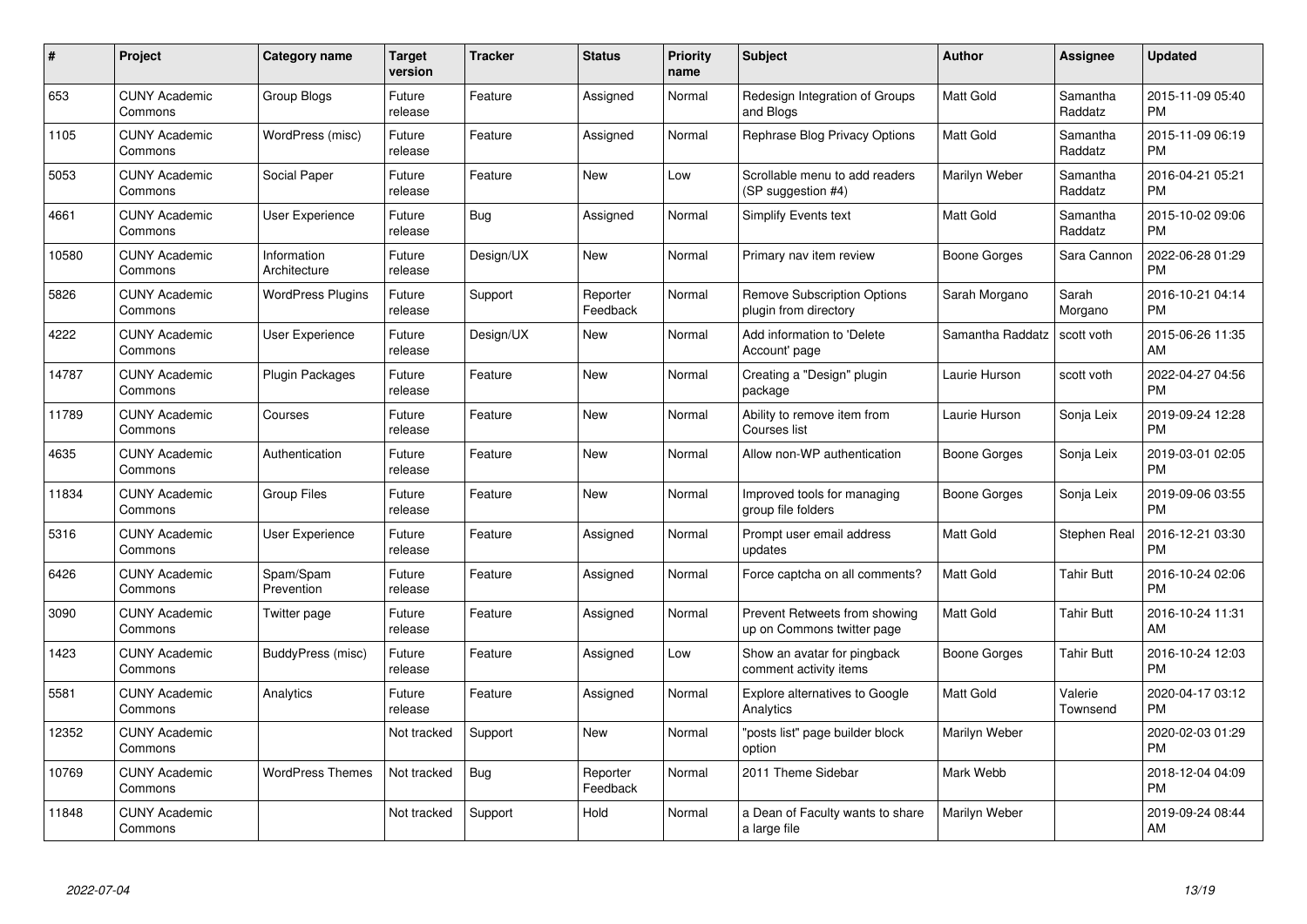| #     | Project                         | <b>Category name</b>     | <b>Target</b><br>version | <b>Tracker</b> | <b>Status</b>        | <b>Priority</b><br>name | <b>Subject</b>                                                   | <b>Author</b>        | <b>Assignee</b> | <b>Updated</b>                |
|-------|---------------------------------|--------------------------|--------------------------|----------------|----------------------|-------------------------|------------------------------------------------------------------|----------------------|-----------------|-------------------------------|
| 13034 | <b>CUNY Academic</b><br>Commons |                          | Not tracked              | Support        | Reporter<br>Feedback | Normal                  | a site is asking people to join the<br>Commons to get a download | Marilyn Weber        |                 | 2020-07-12 07:23<br>AM        |
| 13255 | <b>CUNY Academic</b><br>Commons |                          | Not tracked              | Support        | Reporter<br>Feedback | Normal                  | Accessibility problems                                           | Marilyn Weber        |                 | 2020-09-01 05:48<br><b>PM</b> |
| 15176 | <b>CUNY Academic</b><br>Commons |                          | Not tracked              | Support        | Reporter<br>Feedback | Normal                  | Archiving Q Writing & Old<br>Wordpress Sites on the Commons      | Laurie Hurson        |                 | 2022-02-08 10:28<br>AM        |
| 11787 | <b>CUNY Academic</b><br>Commons |                          | Not tracked              | Support        | Reporter<br>Feedback | Normal                  | automated comments notifications<br>on ZenDesk                   | <b>Marilyn Weber</b> |                 | 2019-08-26 06:18<br><b>PM</b> |
| 15923 | <b>CUNY Academic</b><br>Commons |                          | Not tracked              | Feature        | Reporter<br>Feedback | Normal                  | <b>Bellows Plugin Adjustments</b>                                | Laurie Hurson        |                 | 2022-04-20 10:10<br>AM        |
| 11415 | <b>CUNY Academic</b><br>Commons | <b>WordPress Plugins</b> | Not tracked              | Bug            | Reporter<br>Feedback | Normal                  | Blog Subscriptions in Jetpack                                    | Laurie Hurson        |                 | 2019-05-14 10:34<br>AM        |
| 13975 | <b>CUNY Academic</b><br>Commons | Social Paper             | Not tracked              | Support        | Reporter<br>Feedback | Normal                  | can't approve comments on Social<br>Paper paper                  | Marilyn Weber        |                 | 2021-02-12 09:33<br>AM        |
| 10657 | <b>CUNY Academic</b><br>Commons |                          | Not tracked              | Support        | Reporter<br>Feedback | Normal                  | child theme problems                                             | Marilyn Weber        |                 | 2018-11-08 01:19<br><b>PM</b> |
| 10982 | <b>CUNY Academic</b><br>Commons | Domain Mapping           | Not tracked              | Support        | Reporter<br>Feedback | Normal                  | <b>CNAME</b> question                                            | scott voth           |                 | 2019-01-22 04:29<br><b>PM</b> |
| 11519 | <b>CUNY Academic</b><br>Commons |                          | Not tracked              | Support        | Assigned             | Normal                  | comment option not appearing                                     | Marilyn Weber        |                 | 2019-09-24 10:28<br>AM        |
| 11509 | <b>CUNY Academic</b><br>Commons |                          | Not tracked              | Support        | Reporter<br>Feedback | Normal                  | deleted Page causing a Menu<br>problem?                          | Marilyn Weber        |                 | 2019-06-04 09:54<br>AM        |
| 12198 | <b>CUNY Academic</b><br>Commons |                          | Not tracked              | Bug            | Reporter<br>Feedback | Normal                  | Duplicate listing in My Sites                                    | Tom Harbison         |                 | 2019-12-09 05:50<br><b>PM</b> |
| 11120 | <b>CUNY Academic</b><br>Commons | <b>WordPress Plugins</b> | Not tracked              | <b>Bug</b>     | Reporter<br>Feedback | Normal                  | Events Manager Events Not<br>Showing Up                          | Mark Webb            |                 | 2019-02-27 04:10<br><b>PM</b> |
| 14398 | <b>CUNY Academic</b><br>Commons |                          | Not tracked              | Support        | Reporter<br>Feedback | Normal                  | Events plug-in notification problem                              | Marilyn Weber        |                 | 2021-05-11 11:21<br>AM        |
| 11556 | <b>CUNY Academic</b><br>Commons | Courses                  | Not tracked              | Bug            | Reporter<br>Feedback | Normal                  | Instructor name given in course<br>listing                       | Tom Harbison         |                 | 2019-06-25 04:12<br><b>PM</b> |
| 12436 | <b>CUNY Academic</b><br>Commons |                          | Not tracked              | Bug            | Assigned             | Normal                  | Nightly system downtime                                          | <b>Boone Gorges</b>  |                 | 2020-08-01 09:30<br>AM        |
| 14074 | <b>CUNY Academic</b><br>Commons | WordPress (misc)         | Not tracked              | Support        | Reporter<br>Feedback | Normal                  | page password protection problem                                 | Marilyn Weber        |                 | 2021-03-02 11:03<br>AM        |
| 14629 | <b>CUNY Academic</b><br>Commons |                          | Not tracked              | Bug            | Reporter<br>Feedback | Normal                  | Possible Post Order Bug?                                         | <b>Syelle Graves</b> |                 | 2021-09-14 10:47<br>AM        |
| 11771 | <b>CUNY Academic</b><br>Commons |                          | Not tracked              | Support        | Reporter<br>Feedback | Normal                  | post displays in sections                                        | Marilyn Weber        |                 | 2019-08-20 10:34<br>AM        |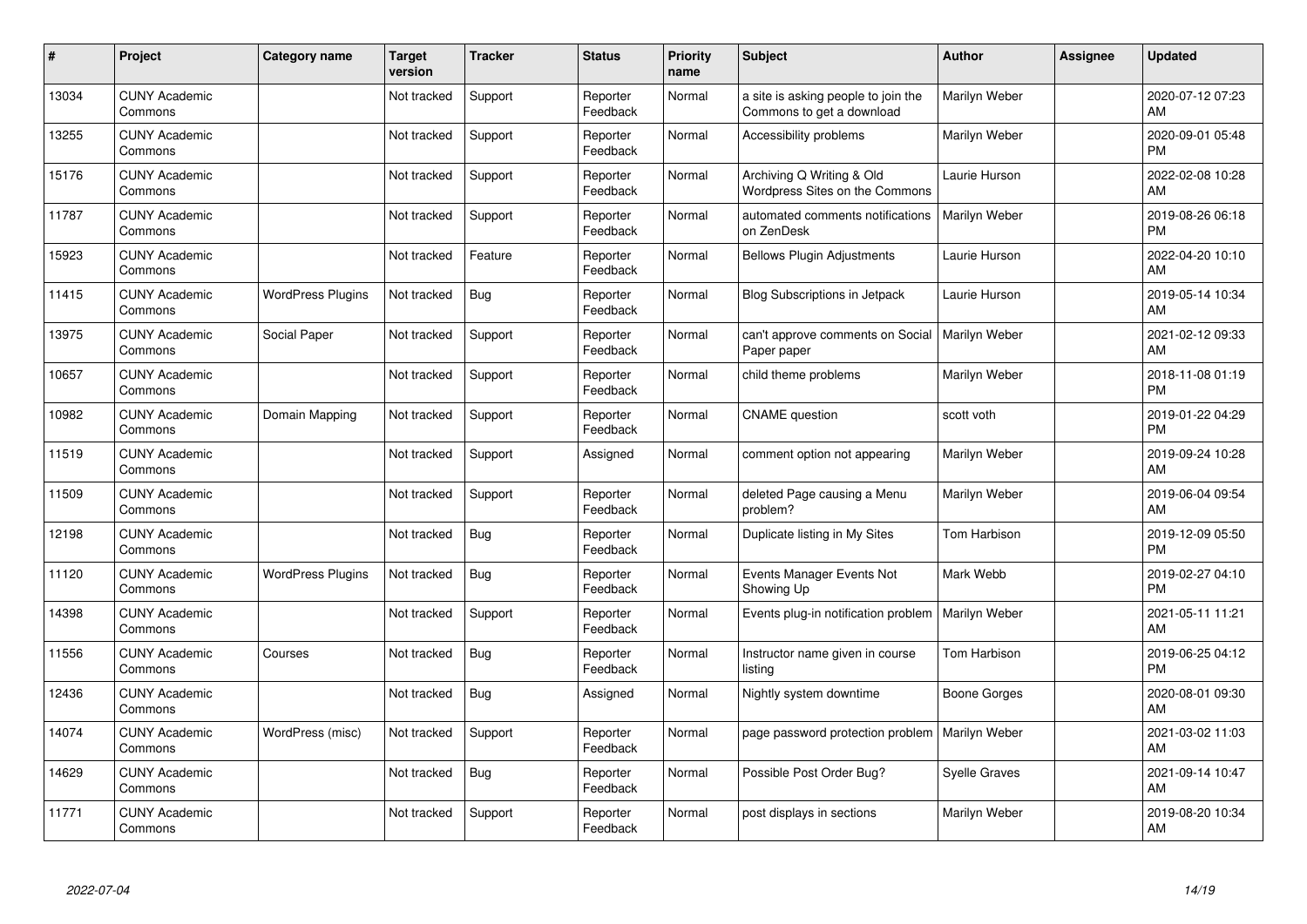| #     | Project                         | <b>Category name</b>      | <b>Target</b><br>version | <b>Tracker</b> | <b>Status</b>        | <b>Priority</b><br>name | <b>Subject</b>                                                                                | <b>Author</b>           | <b>Assignee</b> | <b>Updated</b>                |
|-------|---------------------------------|---------------------------|--------------------------|----------------|----------------------|-------------------------|-----------------------------------------------------------------------------------------------|-------------------------|-----------------|-------------------------------|
| 13912 | <b>CUNY Academic</b><br>Commons |                           | Not tracked              | Feature        | Hold                 | Low                     | posting "missed schedule"                                                                     | Marilyn Weber           |                 | 2021-02-23 10:46<br>AM.       |
| 14900 | <b>CUNY Academic</b><br>Commons |                           | Not tracked              | Support        | Reporter<br>Feedback | Normal                  | previous theme?                                                                               | Marilyn Weber           |                 | 2021-10-25 10:31<br>AM        |
| 14842 | <b>CUNY Academic</b><br>Commons |                           | Not tracked              | Support        | Reporter<br>Feedback | Normal                  | Question about widgets and block<br>editor                                                    | Gina Cherry             |                 | 2021-10-06 03:01<br><b>PM</b> |
| 11077 | <b>CUNY Academic</b><br>Commons | Events                    | Not tracked              | Feature        | Reporter<br>Feedback | Normal                  | Show event category description<br>in event list view                                         | Raffi<br>Khatchadourian |                 | 2019-02-12 10:38<br><b>PM</b> |
| 12328 | <b>CUNY Academic</b><br>Commons |                           | Not tracked              | Support        | New                  | Normal                  | Sign up Code for Non-CUNY<br>Faculty                                                          | Laurie Hurson           |                 | 2020-01-28 10:25<br>AM        |
| 12360 | <b>CUNY Academic</b><br>Commons | <b>WordPress Themes</b>   | Not tracked              | <b>Bug</b>     | Reporter<br>Feedback | Normal                  | site just says "DANTE We are<br>currently in maintenance mode,<br>please check back shortly." | Marilyn Weber           |                 | 2020-02-04 12:13<br><b>PM</b> |
| 15816 | <b>CUNY Academic</b><br>Commons |                           | Not tracked              | Support        | New                  | Normal                  | slow loading at SPS                                                                           | Marilyn Weber           |                 | 2022-04-05 01:26<br><b>PM</b> |
| 14911 | <b>CUNY Academic</b><br>Commons | <b>WordPress Themes</b>   | Not tracked              | Support        | <b>New</b>           | Normal                  | Twentytwentyone theme                                                                         | Marilyn Weber           |                 | 2021-10-28 10:37<br><b>AM</b> |
| 12350 | <b>CUNY Academic</b><br>Commons | <b>Blogs (BuddyPress)</b> | Not tracked              | Support        | Reporter<br>Feedback | Normal                  | URL creation problem                                                                          | Marilyn Weber           |                 | 2020-02-03 11:27<br>AM        |
| 10273 | <b>CUNY Academic</b><br>Commons | Registration              | Not tracked              | Support        | Reporter<br>Feedback | Normal                  | users combining CF and campus<br>address                                                      | Marilyn Weber           |                 | 2019-09-18 10:58<br><b>AM</b> |
| 14538 | <b>CUNY Academic</b><br>Commons |                           | Not tracked              | Support        | Reporter<br>Feedback | Normal                  | <b>Weebly To Commons</b>                                                                      | Laurie Hurson           |                 | 2021-09-14 10:47<br>AM        |
| 14504 | <b>CUNY Academic</b><br>Commons |                           | Not tracked              | Publicity      | Reporter<br>Feedback | Normal                  | Adding showcases to home page<br>menu                                                         | Laurie Hurson           | Boone<br>Gorges | 2022-01-19 03:26<br><b>PM</b> |
| 12911 | <b>CUNY Academic</b><br>Commons |                           | Not tracked              | Feature        | <b>New</b>           | Normal                  | Block access to xmlrpc.php based<br>on User-Agent                                             | Boone Gorges            | Boone<br>Gorges | 2020-06-09 05:12<br><b>PM</b> |
| 11449 | <b>CUNY Academic</b><br>Commons | WordPress - Media         | Not tracked              | Support        | Reporter<br>Feedback | Normal                  | Cloning Media Library for JITP<br>from Staging to Production Site                             | Patrick DeDauw          | Boone<br>Gorges | 2019-05-13 12:00<br><b>PM</b> |
| 13949 | <b>CUNY Academic</b><br>Commons |                           | Not tracked              | <b>Bug</b>     | New                  | Normal                  | Continued debugging of runaway<br>MySQL connections                                           | Matt Gold               | Boone<br>Gorges | 2021-09-14 10:42<br><b>AM</b> |
| 3615  | <b>CUNY Academic</b><br>Commons | Redmine                   | Not tracked              | Feature        | <b>New</b>           | Low                     | Create Redmine issues via email                                                               | Dominic Giglio          | Boone<br>Gorges | 2017-11-16 11:36<br>AM        |
| 11386 | <b>CUNY Academic</b><br>Commons | WordPress - Media         | Not tracked              | Support        | Reporter<br>Feedback | Normal                  | disappearing images                                                                           | scott voth              | Boone<br>Gorges | 2019-05-14 10:32<br>AM        |
| 15210 | <b>CUNY Academic</b><br>Commons | Analytics                 | Not tracked              | Design/UX      | New                  | Normal                  | Google Analytics improvements                                                                 | Colin McDonald          | Boone<br>Gorges | 2022-05-24 10:47<br>AM        |
| 10794 | <b>CUNY Academic</b><br>Commons | Performance               | Not tracked              | <b>Bug</b>     | <b>New</b>           | Normal                  | Memcached connection<br>occasionally breaks                                                   | Boone Gorges            | Boone<br>Gorges | 2018-12-06 03:30<br><b>PM</b> |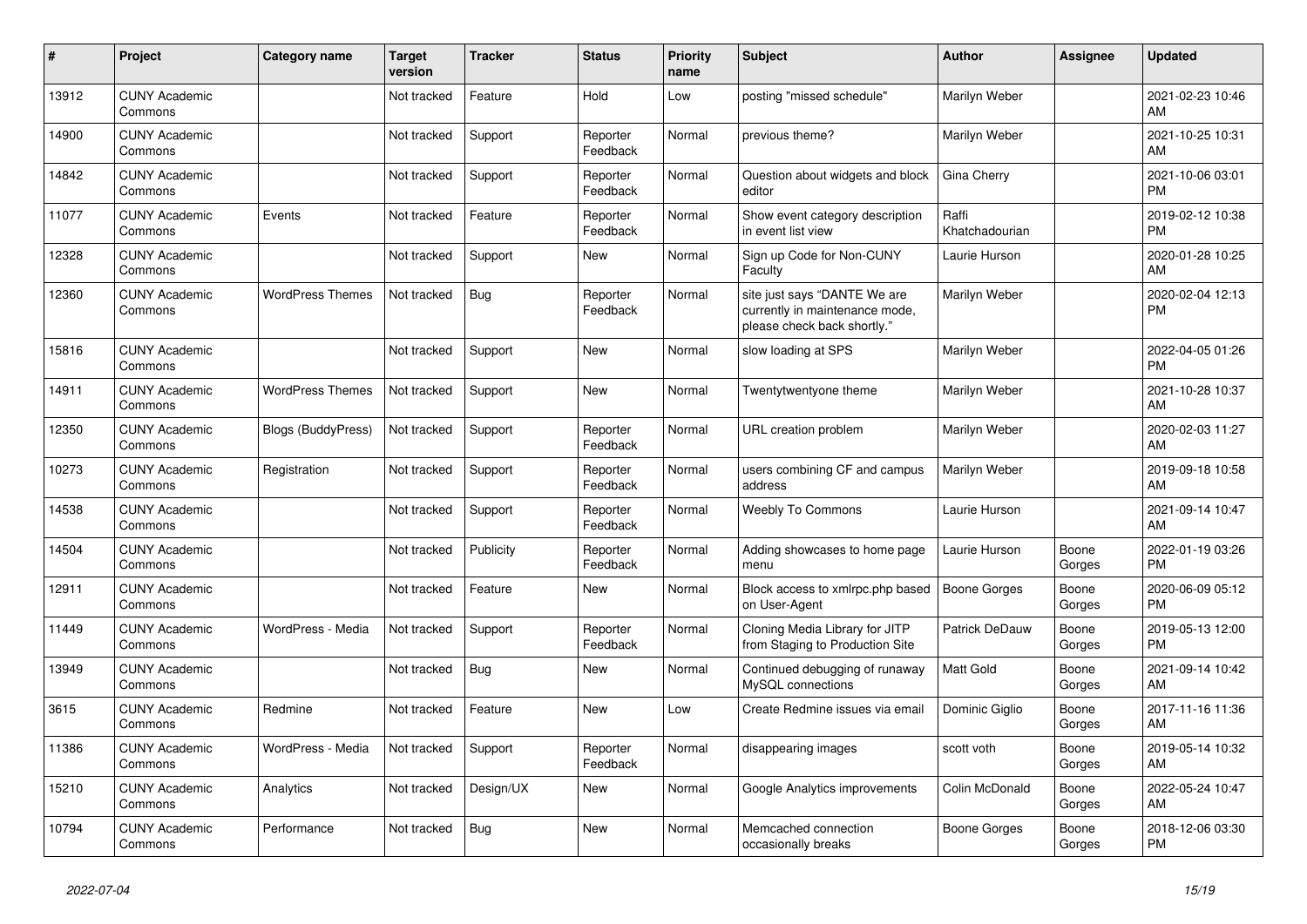| #     | <b>Project</b>                  | <b>Category name</b>           | <b>Target</b><br>version | <b>Tracker</b> | <b>Status</b>        | <b>Priority</b><br>name | <b>Subject</b>                                                                        | <b>Author</b>           | Assignee           | <b>Updated</b>                |
|-------|---------------------------------|--------------------------------|--------------------------|----------------|----------------------|-------------------------|---------------------------------------------------------------------------------------|-------------------------|--------------------|-------------------------------|
| 10678 | <b>CUNY Academic</b><br>Commons |                                | Not tracked              | Bug            | Reporter<br>Feedback | High                    | Newsletter Plugin Not Sending<br><b>Out Newsletters</b>                               | Mark Webb               | Boone<br>Gorges    | 2019-09-16 09:38<br><b>PM</b> |
| 9979  | <b>CUNY Academic</b><br>Commons | <b>Email Notifications</b>     | Not tracked              | Bug            | Reporter<br>Feedback | Normal                  | Reports of slow email activation<br>emails                                            | <b>Matt Gold</b>        | Boone<br>Gorges    | 2018-08-29 09:40<br><b>PM</b> |
| 3230  | <b>CUNY Academic</b><br>Commons | Internal Tools and<br>Workflow | Not tracked              | Feature        | Assigned             | High                    | Scripts for quicker<br>provisioning/updating of<br>development environments           | Boone Gorges            | Boone<br>Gorges    | 2016-01-26 04:54<br><b>PM</b> |
| 12438 | <b>CUNY Academic</b><br>Commons | Courses                        | Not tracked              | <b>Bug</b>     | New                  | Normal                  | Site appearing twice                                                                  | Laurie Hurson           | Boone<br>Gorges    | 2020-02-18 01:34<br><b>PM</b> |
| 15242 | <b>CUNY Academic</b><br>Commons | Performance                    | Not tracked              | Bug            | Reporter<br>Feedback | Normal                  | Slugist site                                                                          | Raffi<br>Khatchadourian | Boone<br>Gorges    | 2022-02-07 11:14<br>AM        |
| 9515  | <b>CUNY Academic</b><br>Commons | <b>WordPress Plugins</b>       | Not tracked              | <b>Bug</b>     | Reporter<br>Feedback | Normal                  | Text to Speech plugin - "More<br>Slowly" checkbox not working                         | scott voth              | Boone<br>Gorges    | 2018-06-13 02:26<br><b>PM</b> |
| 10040 | <b>CUNY Academic</b><br>Commons | WordPress (misc)               | Not tracked              | Bug            | Reporter<br>Feedback | Normal                  | User doesn't see full list of themes                                                  | <b>Matt Gold</b>        | Boone<br>Gorges    | 2018-07-25 10:12<br>AM        |
| 9941  | <b>CUNY Academic</b><br>Commons | Wiki                           | Not tracked              | Support        | Assigned             | Normal                  | Wiki functionality                                                                    | <b>Matt Gold</b>        | Boone<br>Gorges    | 2018-06-26 10:57<br>AM        |
| 14483 | <b>CUNY Academic</b><br>Commons | WordPress - Media              | Not tracked              | Bug            | Reporter<br>Feedback | Normal                  | Wordpress PDF Embed Stopped<br>Working after JITP Media Clone                         | Patrick DeDauw          | Boone<br>Gorges    | 2021-05-20 01:51<br><b>PM</b> |
| 8666  | <b>CUNY Academic</b><br>Commons | Teaching                       | Not tracked              | Documentation  | Assigned             | Normal                  | Create Teaching on the Commons<br>Resource Page                                       | <b>Matt Gold</b>        | Laurie Hurson      | 2019-09-23 03:16<br><b>PM</b> |
| 11879 | <b>CUNY Academic</b><br>Commons |                                | Not tracked              | Bug            | <b>New</b>           | Normal                  | Hypothesis comments appearing<br>on multiple, different pdfs across<br>blogs          | Laurie Hurson           | Laurie Hurson      | 2019-09-19 02:39<br><b>PM</b> |
| 14475 | <b>CUNY Academic</b><br>Commons |                                | Not tracked              | Publicity      | <b>New</b>           | Normal                  | OER Showcase Page                                                                     | Laurie Hurson           | Laurie Hurson      | 2021-09-14 10:46<br>AM        |
| 11517 | <b>CUNY Academic</b><br>Commons |                                | Not tracked              | Feature        | Assigned             | Normal                  | wp-accessibility plugin should not<br>strip 'target=" blank" by default               | Boone Gorges            | Laurie Hurson      | 2019-09-24 09:57<br>AM        |
| 2666  | <b>CUNY Academic</b><br>Commons | About page                     | Not tracked              | Documentation  | Assigned             | Normal                  | <b>Update About Text</b>                                                              | Chris Stein             | Luke Waltzer       | 2016-03-04 11:19<br>AM        |
| 6298  | <b>CUNY Academic</b><br>Commons | User Experience                | Not tracked              | Design/UX      | Assigned             | Normal                  | Examine data from survey                                                              | <b>Matt Gold</b>        | Margaret<br>Galvan | 2016-10-14 12:16<br><b>PM</b> |
| 7828  | <b>CUNY Academic</b><br>Commons |                                | Not tracked              | Feature        | Assigned             | Normal                  | Theme Assessment 2017                                                                 | Margaret Galvan         | Margaret<br>Galvan | 2017-05-02 10:41<br><b>PM</b> |
| 12392 | <b>CUNY Academic</b><br>Commons | Help/Codex                     | Not tracked              | Documentation  | <b>New</b>           | Normal                  | Updates to Common Commons<br>Questions on Help Page                                   | scott voth              | Margaret<br>Galvan | 2020-02-11 10:53<br>AM        |
| 8837  | <b>CUNY Academic</b><br>Commons |                                | Not tracked              | Feature        | Assigned             | Normal                  | Create a form to request info from<br>people requesting premium<br>themes and plugins | <b>Matt Gold</b>        | Marilyn<br>Weber   | 2017-11-14 03:35<br><b>PM</b> |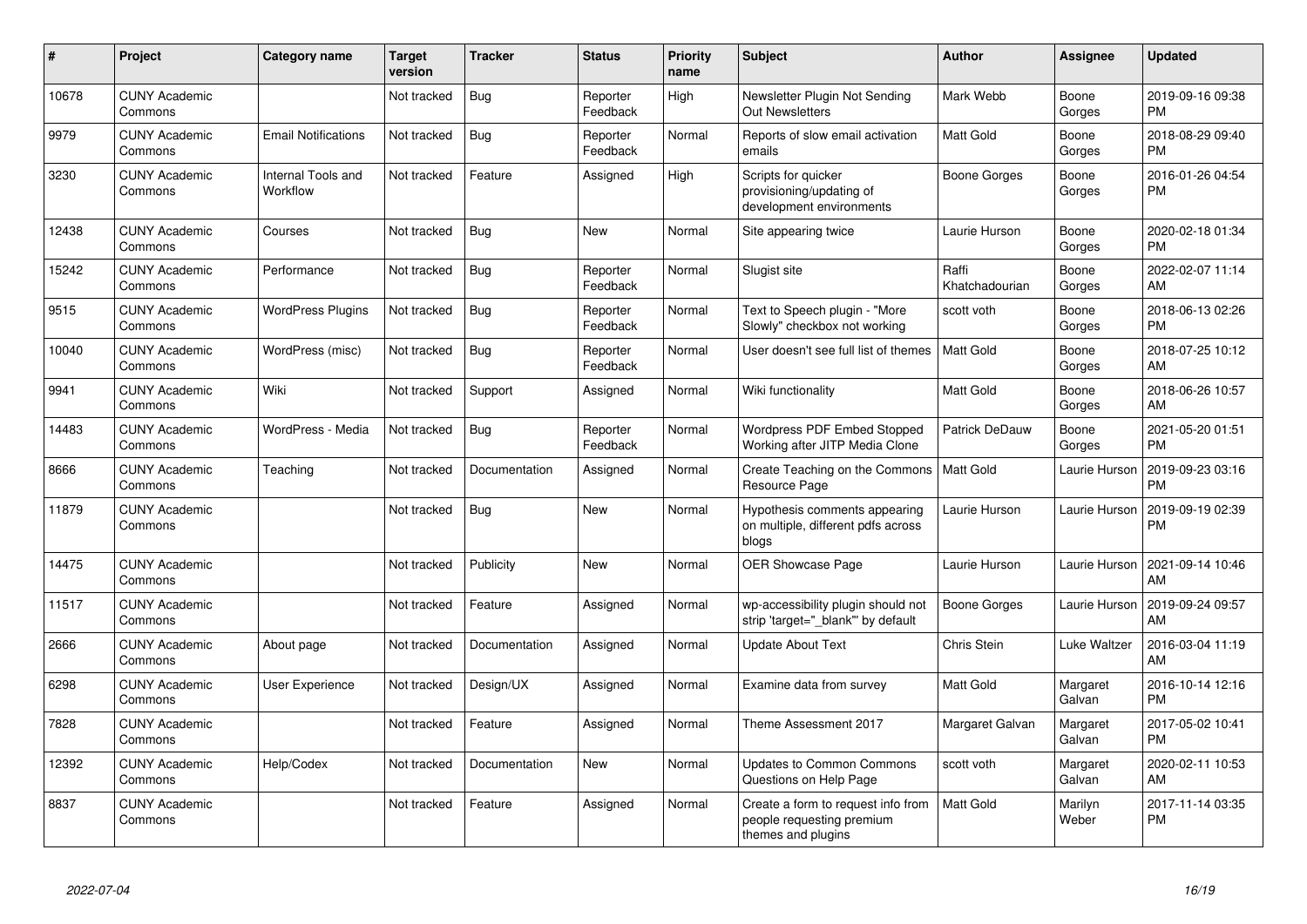| #     | <b>Project</b>                  | <b>Category name</b>     | Target<br>version | <b>Tracker</b> | <b>Status</b>        | Priority<br>name | <b>Subject</b>                                                                       | <b>Author</b>           | Assignee           | <b>Updated</b>                |
|-------|---------------------------------|--------------------------|-------------------|----------------|----------------------|------------------|--------------------------------------------------------------------------------------|-------------------------|--------------------|-------------------------------|
| 12382 | <b>CUNY Academic</b><br>Commons | Membership               | Not tracked       | Support        | New                  | Normal           | Email request change                                                                 | Marilyn Weber           | Marilyn<br>Weber   | 2020-02-06 12:56<br><b>PM</b> |
| 9420  | <b>CUNY Academic</b><br>Commons | cuny.is                  | Not tracked       | Feature        | <b>New</b>           | Normal           | Request for http://cuny.is/streams                                                   | Raffi<br>Khatchadourian | Marilyn<br>Weber   | 2018-04-02 10:08<br>AM        |
| 3657  | <b>CUNY Academic</b><br>Commons | WordPress (misc)         | Not tracked       | Feature        | <b>New</b>           | Normal           | Create alert for GC email<br>addresses                                               | Matt Gold               | Matt Gold          | 2016-04-14 11:29<br><b>PM</b> |
| 11493 | <b>CUNY Academic</b><br>Commons | Domain Mapping           | Not tracked       | Support        | Reporter<br>Feedback | Normal           | Domain Mapping Request - Talia<br>Schaffer                                           | scott voth              | <b>Matt Gold</b>   | 2019-08-06 08:39<br>AM        |
| 9015  | <b>CUNY Academic</b><br>Commons | Groups (misc)            | Not tracked       | Outreach       | Assigned             | Normal           | Email group admins the email<br>addresses of their groups                            | <b>Matt Gold</b>        | <b>Matt Gold</b>   | 2018-01-02 09:54<br>AM        |
| 10839 | <b>CUNY Academic</b><br>Commons | About page               | Not tracked       | Support        | New                  | Normal           | <b>Mission Statement Needs</b><br>Revision                                           | scott voth              | Matt Gold          | 2018-12-26 10:58<br>AM        |
| 4972  | <b>CUNY Academic</b><br>Commons | Analytics                | Not tracked       | Bug            | New                  | Normal           | <b>Newsletter Analytics</b>                                                          | Stephen Real            | <b>Matt Gold</b>   | 2015-12-09 12:54<br><b>PM</b> |
| 8607  | <b>CUNY Academic</b><br>Commons |                          | Not tracked       | Support        | <b>New</b>           | Normal           | Paypal?                                                                              | Marilyn Weber           | Matt Gold          | 2018-05-15 01:37<br><b>PM</b> |
| 12484 | <b>CUNY Academic</b><br>Commons |                          | Not tracked       | Support        | Reporter<br>Feedback | Normal           | Sign up Code for COIL Course<br>starting in March                                    | Laurie Hurson           | Matt Gold          | 2020-03-02 02:26<br><b>PM</b> |
| 2175  | <b>CUNY Academic</b><br>Commons | WordPress (misc)         | Not tracked       | Support        | Assigned             | Normal           | Subscibe 2 vs. Jetpack<br>subscription options                                       | local admin             | <b>Matt Gold</b>   | 2016-01-26 04:58<br><b>PM</b> |
| 11545 | <b>CUNY Academic</b><br>Commons | <b>WordPress Plugins</b> | Not tracked       | Support        | <b>New</b>           | Normal           | <b>Twitter searches in WordPress</b>                                                 | Gina Cherry             | <b>Matt Gold</b>   | 2019-09-23 01:03<br><b>PM</b> |
| 8898  | <b>CUNY Academic</b><br>Commons | Social Paper             | Not tracked       | Feature        | Assigned             | Normal           | Usage data on docs and social<br>paper                                               | Matt Gold               | <b>Matt Gold</b>   | 2017-11-16 11:32<br>AM        |
| 8902  | <b>CUNY Academic</b><br>Commons | Design                   | Not tracked       | Feature        | Assigned             | Normal           | Report back on research on<br><b>BuddyPress themes</b>                               | <b>Matt Gold</b>        | Michael Smith      | 2017-11-10 12:31<br><b>PM</b> |
| 11393 | <b>CUNY Academic</b><br>Commons |                          | Not tracked       | Publicity      | <b>New</b>           | Normal           | After 1.15 release, ceate a hero<br>slide and post about adding a site<br>to a group | scott voth              | Patrick<br>Sweeney | 2019-05-14 10:32<br>AM        |
| 12741 | <b>CUNY Academic</b><br>Commons | <b>WordPress Plugins</b> | Not tracked       | Support        | Reporter<br>Feedback | Normal           | <b>Tableau Public Viz Block</b>                                                      | Marilyn Weber           | Raymond<br>Hoh     | 2020-05-12 11:00<br>AM        |
| 6671  | <b>CUNY Academic</b><br>Commons | Reply By Email           | Not tracked       | Bug            | Assigned             | Normal           | "Post too often" RBE error<br>message                                                | <b>Matt Gold</b>        | Raymond<br>Hoh     | 2016-11-11 09:55<br>AM        |
| 14983 | <b>CUNY Academic</b><br>Commons | WordPress (misc)         | Not tracked       | Support        | Reporter<br>Feedback | Normal           | "Read More" tag not working                                                          | Rebecca Krisel          | Raymond<br>Hoh     | 2021-11-23 01:17<br><b>PM</b> |
| 9729  | <b>CUNY Academic</b><br>Commons | <b>SEO</b>               | Not tracked       | Support        | New                  | Normal           | 503 Errors showing on<br>newlaborforum.cuny.edu                                      | Diane Krauthamer        | Raymond<br>Hoh     | 2018-05-22 04:48<br><b>PM</b> |
| 11624 | <b>CUNY Academic</b><br>Commons | WordPress (misc)         | Not tracked       | Support        | <b>New</b>           | Normal           | Change pages into posts or swap<br>database for a Commons site?                      | Stephen Klein           | Raymond<br>Hoh     | 2019-07-09 11:04<br>AM        |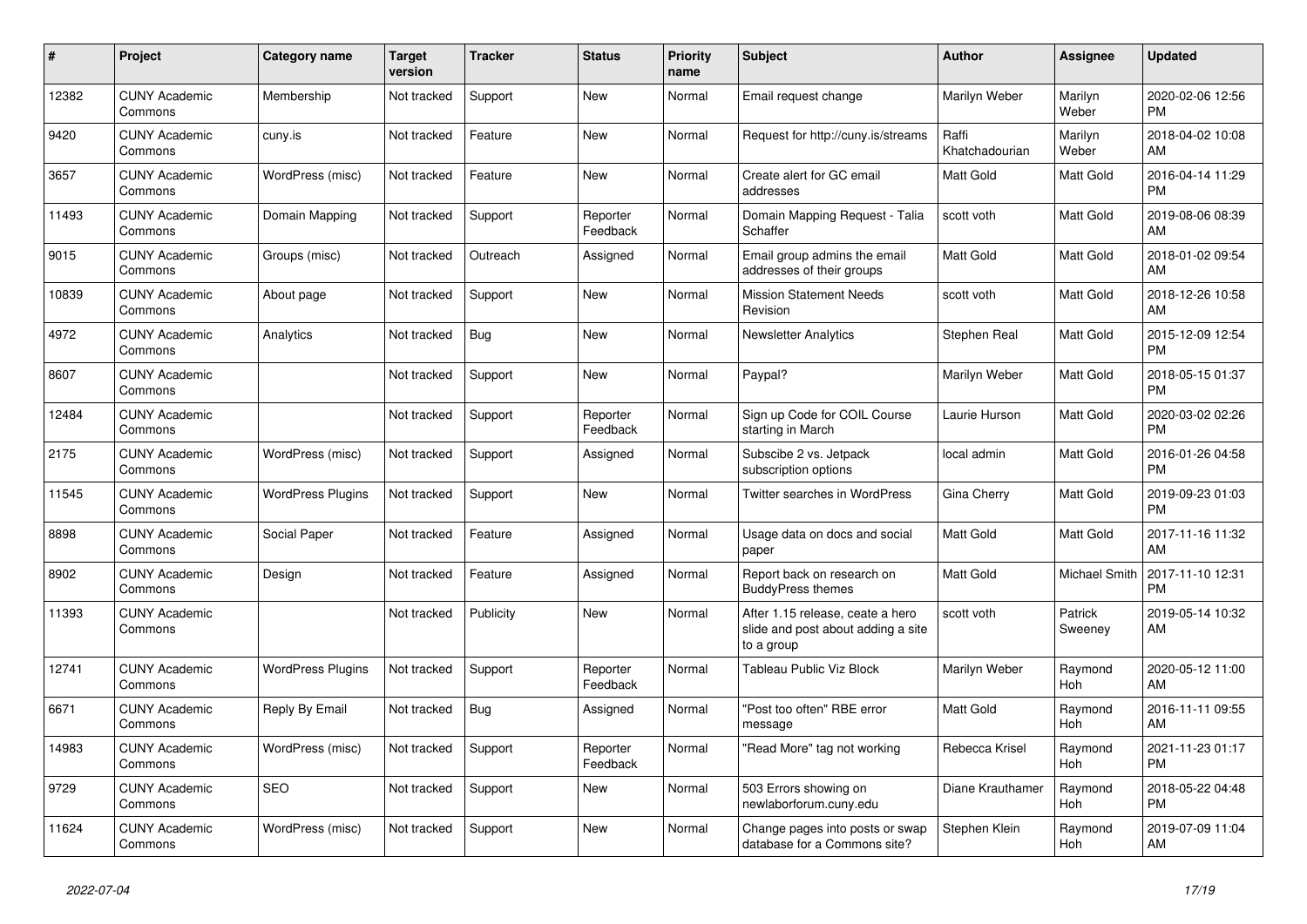| #     | Project                         | <b>Category name</b> | <b>Target</b><br>version | <b>Tracker</b> | <b>Status</b>        | <b>Priority</b><br>name | <b>Subject</b>                                                     | <b>Author</b>    | <b>Assignee</b>     | <b>Updated</b>                |
|-------|---------------------------------|----------------------|--------------------------|----------------|----------------------|-------------------------|--------------------------------------------------------------------|------------------|---------------------|-------------------------------|
| 14994 | <b>CUNY Academic</b><br>Commons | cdev.gc.cuny.edu     | Not tracked              | Support        | In Progress          | Normal                  | Clear Cache on CDEV                                                | scott voth       | Raymond<br>Hoh      | 2021-12-07 03:51<br><b>PM</b> |
| 9346  | <b>CUNY Academic</b><br>Commons | WordPress (misc)     | Not tracked              | Bug            | <b>New</b>           | Normal                  | Clone cetls.bmcc.cuny.edu for<br>development                       | Owen Roberts     | Raymond<br>Hoh      | 2018-03-06 05:35<br><b>PM</b> |
| 11149 | <b>CUNY Academic</b><br>Commons |                      | Not tracked              | Support        | Reporter<br>Feedback | Normal                  | comments getting blocked                                           | Marilyn Weber    | Raymond<br>Hoh      | 2019-03-26 11:40<br>AM        |
| 13328 | <b>CUNY Academic</b><br>Commons | Group Forums         | Not tracked              | Bug            | Reporter<br>Feedback | Normal                  | cross-posting in two related<br>groups                             | Marilyn Weber    | Raymond<br>Hoh      | 2020-09-15 10:39<br><b>PM</b> |
| 13430 | <b>CUNY Academic</b><br>Commons | Reply By Email       | Not tracked              | Bug            | New                  | Normal                  | Delay in RBE                                                       | Luke Waltzer     | Raymond<br>Hoh      | 2020-10-13 11:16<br>AM        |
| 7928  | <b>CUNY Academic</b><br>Commons | Group Forums         | Not tracked              | <b>Bug</b>     | <b>New</b>           | Normal                  | Duplicate Forum post                                               | Luke Waltzer     | Raymond<br>Hoh      | 2017-04-11 09:27<br><b>PM</b> |
| 6995  | <b>CUNY Academic</b><br>Commons | Home Page            | Not tracked              | Bug            | Assigned             | Normal                  | member filter on homepage not<br>working                           | <b>Matt Gold</b> | Raymond<br>Hoh      | 2016-12-11 09:46<br><b>PM</b> |
| 10262 | <b>CUNY Academic</b><br>Commons |                      | Not tracked              | Bug            | Reporter<br>Feedback | Normal                  | Newsletter Plugin: Broken Image<br>at Bottom of All Newsletters    | Mark Webb        | Raymond<br>Hoh      | 2018-08-30 05:17<br><b>PM</b> |
| 12004 | <b>CUNY Academic</b><br>Commons |                      | Not tracked              | Support        | Reporter<br>Feedback | Normal                  | Notifications for spam blog<br>comments                            | Gina Cherry      | Raymond<br>Hoh      | 2019-11-01 12:05<br><b>PM</b> |
| 8976  | <b>CUNY Academic</b><br>Commons | Reply By Email       | Not tracked              | Feature        | Assigned             | Normal                  | Package RBE new topics posting?                                    | Matt Gold        | Raymond<br>Hoh      | 2017-12-04 02:34<br><b>PM</b> |
| 13286 | <b>CUNY Academic</b><br>Commons |                      | Not tracked              | Support        | New                  | Normal                  | problem connecting with<br>WordPress app                           | Marilyn Weber    | Raymond<br>Hoh      | 2020-09-08 11:16<br>AM        |
| 9060  | <b>CUNY Academic</b><br>Commons | Commons In A Box     | Not tracked              | Bug            | Hold                 | Normal                  | Problems with CBox image library<br>upload                         | Lisa Rhody       | Raymond<br>Hoh      | 2018-01-10 03:26<br><b>PM</b> |
| 8991  | <b>CUNY Academic</b><br>Commons | Reply By Email       | Not tracked              | Bug            | Hold                 | Normal                  | RBE duplicate email message<br>issue                               | <b>Matt Gold</b> | Raymond<br>Hoh      | 2018-02-18 08:53<br><b>PM</b> |
| 3369  | <b>CUNY Academic</b><br>Commons | Reply By Email       | Not tracked              | Outreach       | Hold                 | Normal                  | Release reply by email to WP<br>plugin directory                   | <b>Matt Gold</b> | Raymond<br>Hoh      | 2016-03-01 12:46<br><b>PM</b> |
| 6644  | <b>CUNY Academic</b><br>Commons |                      | Not tracked              | Bug            | Reporter<br>Feedback | High                    | White Screen at Login Pge                                          | Luke Waltzer     | Raymond<br>Hoh      | 2016-11-21 10:34<br><b>PM</b> |
| 4235  | <b>CUNY Academic</b><br>Commons |                      | Not tracked              | Design/UX      | Assigned             | Normal                  | Explore user experience around<br>comments on forum topics vs docs | <b>Matt Gold</b> | Samantha<br>Raddatz | 2015-07-21 10:23<br>AM        |
| 5317  | <b>CUNY Academic</b><br>Commons | Group Blogs          | Not tracked              | Bug            | Reporter<br>Feedback | Normal                  | Notifications of New Post Didn't<br>Come                           | Luke Waltzer     | Samantha<br>Raddatz | 2016-03-21 10:41<br><b>PM</b> |
| 4986  | <b>CUNY Academic</b><br>Commons | ZenDesk              | Not tracked              | Support        | Assigned             | Normal                  | Prepare documentation for<br>Zendesk re web widget                 | Matt Gold        | Samantha<br>Raddatz | 2016-02-25 03:09<br><b>PM</b> |
| 5298  | <b>CUNY Academic</b><br>Commons |                      | Not tracked              | Publicity      | <b>New</b>           | Normal                  | Survey Pop-Up Text                                                 | Samantha Raddatz | Samantha<br>Raddatz | 2016-03-22 12:27<br><b>PM</b> |